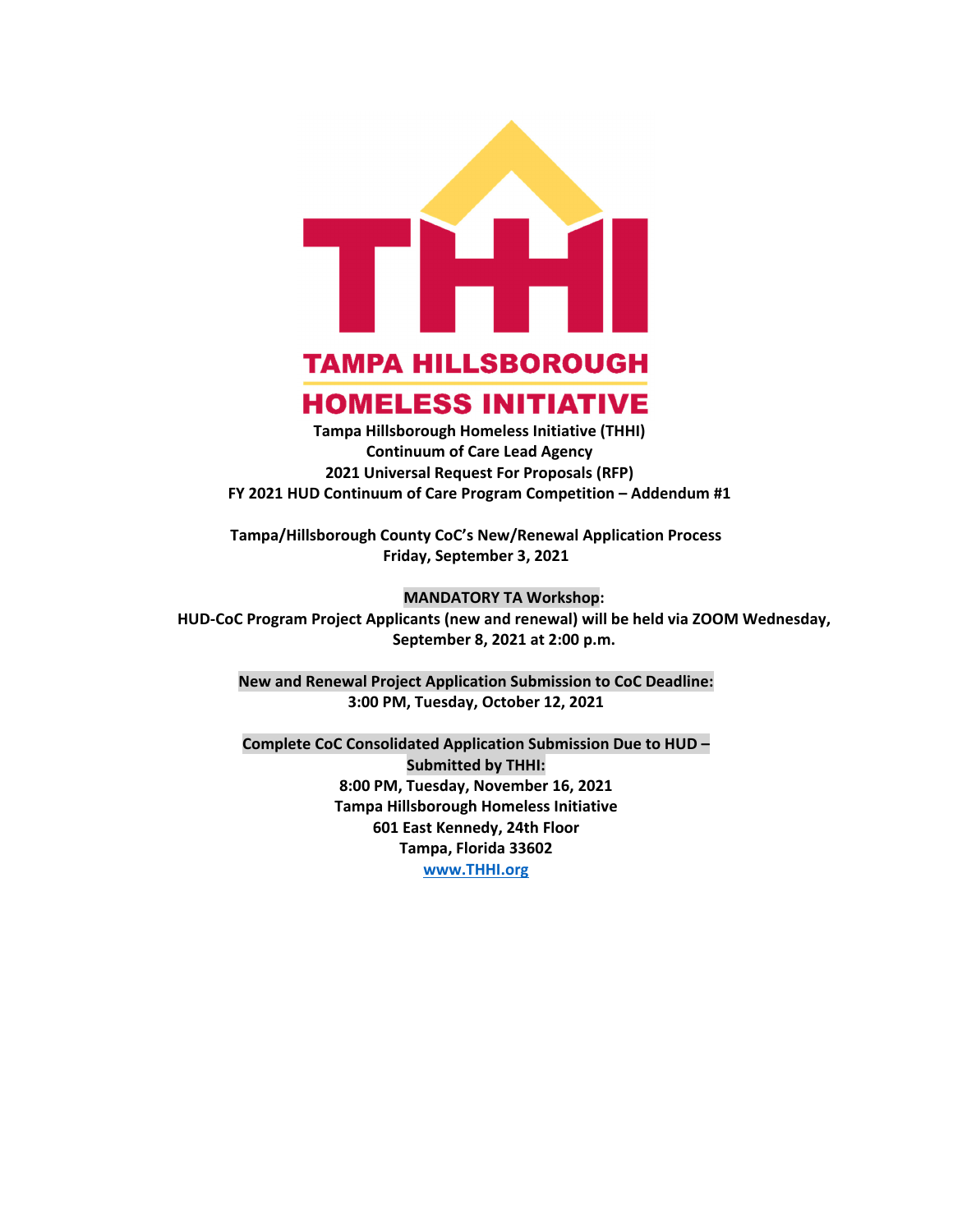

# **Tampa Hillsborough Homeless Initiative (THHI) Continuum of Care Lead Agency 2021 Universal Request For Proposals (RFP) FY 2021 HUD Continuum of Care Program Competition – Addendum #1**

# **Tampa/Hillsborough County CoC's New/Renewal Application Process Friday, September 3, 2021**

As indicated in the original THHI 2021 Universal RFP Document (March 3, 2021), additional information, timeline and processes would be provided specific to the FY 2021 HUD‐CoC Program Competition once the NOFO was released by HUD. HUD released the FY 2021 HUD‐CoC Program Competition NOFO on August 18, 2021. All HUD documents related to the FY 2021 HUD‐CoC Program Competition can be accessed on HUD's FY 2021 Continuum of Care (CoC) Program Competition: Funding Availability webpage at:

# https://www.hudexchange.info/programs/e‐snaps/fy‐2021‐coc‐program‐nofa‐coc‐program‐ competition/

# This addendum is not intended to cover all items as specified in HUD's NOFO, but rather to establish *the Tampa/Hillsborough County Continuum of Care's local process based on HUD's NOFO requirements. Therefore, project applicants – both those that are direct grantees and those that are sub‐recipients to THHI, MUST read the NOFO to fully understand all elements of the overall Application process, as well as those specific to project applications.*

# **FUNDING AVAILABLE**

Approximately \$2,656,000,000 is available in HUD's FY 2021 CoC Program NOFO, including approximately \$77,000,000, available for non‐competitive YHDP renewal and replacement expiring grants, and up to \$102,000,000 available for Domestic Violence (DV) Bonus projects (of which up to \$50,000,000 is carried over from the Further Consolidated Appropriations Act, 2020), described in Section II.B.5 of this NOFO. HUD may add to the total amount with available funds that have been carried over or recaptured from previous fiscal years. All requirements in the FY 2021 application process, including requirements for the entire CoC Consolidated Application and the total amount of funds available, are included in HUD's FY 2021 NOFO.

HUD will continue to require Collaborative Applicants to rank all projects, except CoC Planning and Unified Funding Agency (UFA) Costs in two tiers as described in Sections II.B.11.a and b of the HUD FY 2021 NOFO.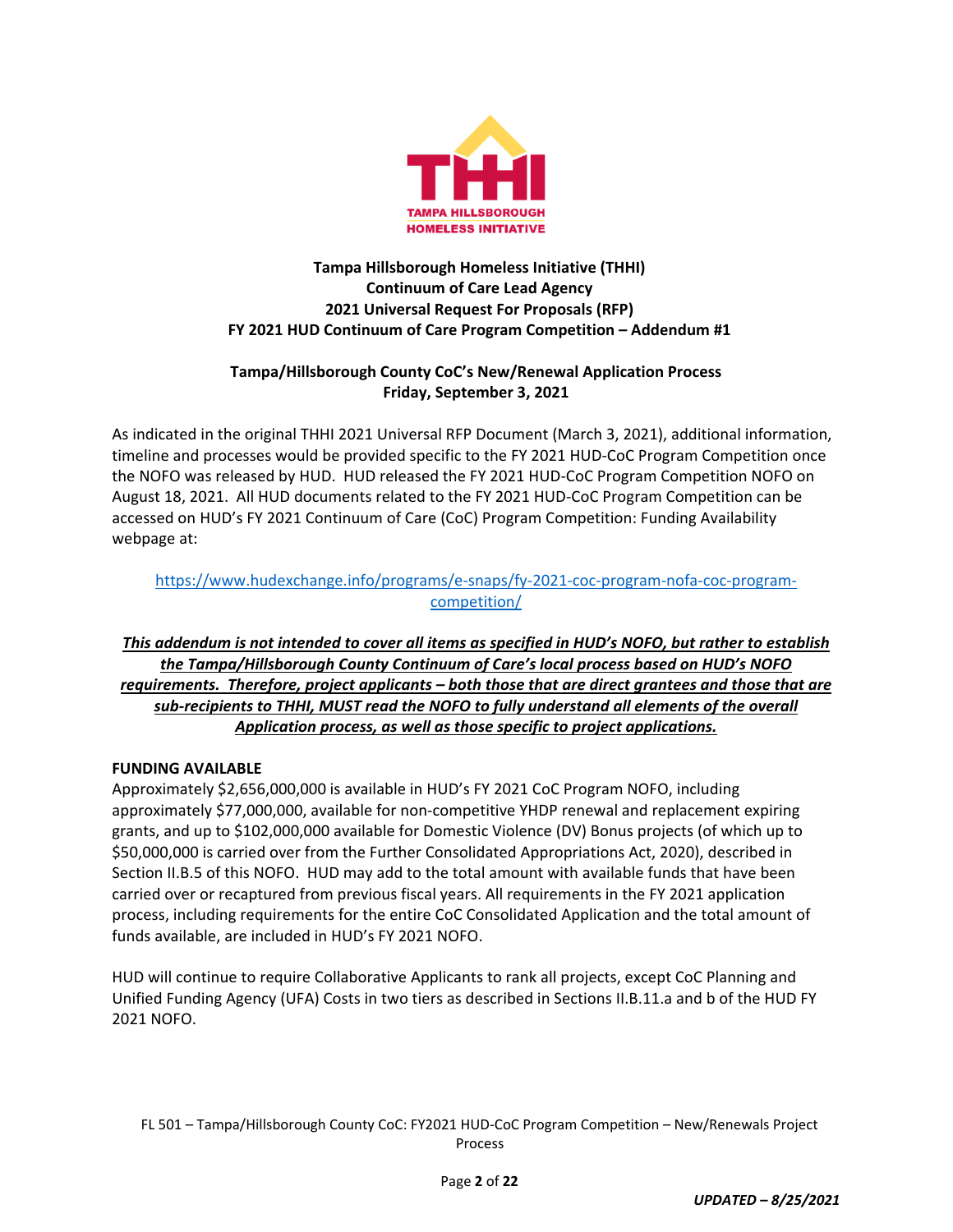**Tier 1:** Tier 1 is equal to 100 percent of the CoC's Annual Renewal Demand (ARD) as described in Section III.B.2.a of this NOFO minus the Annual Renewal Amounts (ARAs) of YHDP renewal and YHDP replacement projects. *(NOTE: YHDP references/amounts do not apply to our CoC as we have not been awarded YHDP funding).*

**Tier 2:** Tier 2 is the difference between Tier 1 and the maximum amount of renewal, reallocation, and CoC Bonus funds that a CoC can apply for, but does not include YHDP renewal or YHDP replacement projects, CoC planning projects, and if applicable, UFA Costs projects, or projects selected with DV Bonus funds.

Estimated funding available for the Tampa/Hillsborough County Continuum of Care in HUD's FY 2021 CoC Program Competition is as follows:

| \$6,974,815                                                                   |  |
|-------------------------------------------------------------------------------|--|
| \$452,863                                                                     |  |
| \$452,863                                                                     |  |
| \$271,718                                                                     |  |
| Total Available for the Tampa/Hillsborough County CoC in HUD's<br>\$8,152,259 |  |
|                                                                               |  |

*PPRN as published by HUD for FL‐501 is \$9,057,255*

| Tiers                                              |             |  |
|----------------------------------------------------|-------------|--|
| Total Tier 1 = Total ARD                           | \$6,974,815 |  |
| Total Tier 2 = CoC Bonus Amount (not including DV) | \$452,863   |  |

*(Note: While the amount of DV Bonus funding available is not included in HUD's Tier amounts, the* project(s) are still expected to be ranked and can fall into either Tier 1 or 2. Please refer to the *NOFO for additional information.)*

*All numbers above are as published by HUD in their "FY 2021 CoC Program Competition Estimated ARD Report" (*https://www.hud.gov/sites/dfiles/CPD/documents/FY‐2021‐CoC‐Estimated‐ARD‐Report.pdf *which "provides the Preliminary Pro Rata Need (PPRN), Estimated ARD, Tier 1, CoC Bonus, Domestic Violence (DV) Bonus, and CoC Planning amounts for each CoC listed.*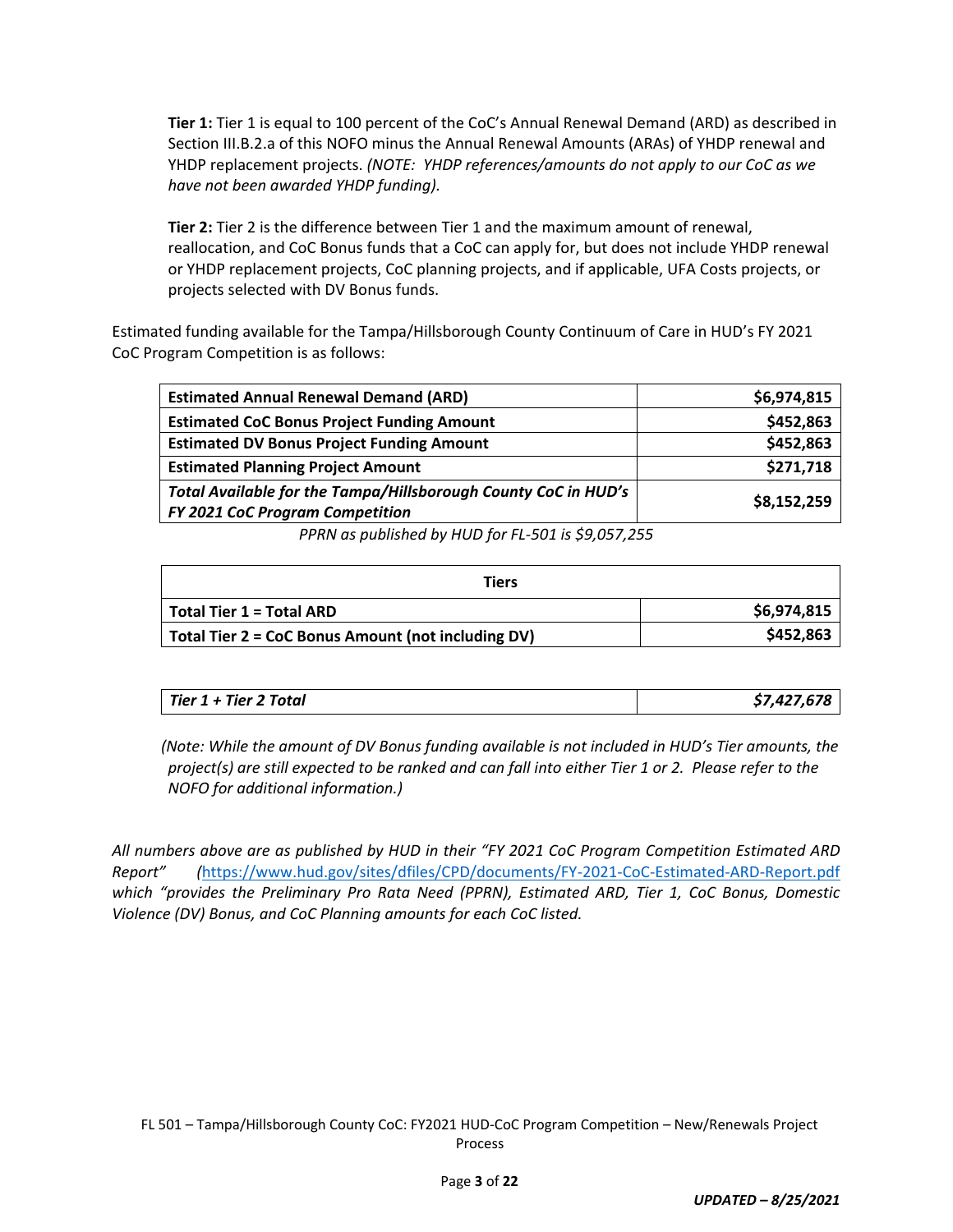# **CRITICAL DATES AND DEADLINES**

| FY 2021 CoC Program Competition<br><b>Timeline and Critical Dates</b>                                                                                                                                                                                                         | Day       | <b>Date</b> | <b>Time</b> |
|-------------------------------------------------------------------------------------------------------------------------------------------------------------------------------------------------------------------------------------------------------------------------------|-----------|-------------|-------------|
| HUD Released the FY 2021 CoC Program Competition<br><b>NOFO</b>                                                                                                                                                                                                               | Wednesday | 8/18/2021   | N/A         |
| <b>HUD Opens e-snaps Access</b>                                                                                                                                                                                                                                               | Thursday  | 8/19/2021   | N/A         |
| HUD FY 2021 CoC Program Competition Webinar                                                                                                                                                                                                                                   | Thursday  | 9/2/2021    | 3:00 PM     |
| THHI releases the Tampa/Hillsborough County CoC 2021<br>Universal RFP Addendum for the FY 2021 CoC Program<br>Competition                                                                                                                                                     | Wednesday | 9/1/2021    | N/A         |
| THHI Completes all e-snaps set up for access to project<br>applications for projects for which THHI is the grantee for<br>project subrecipients to be able to access their project's<br>application                                                                           | Tuesday   | 9/7/2021    | 2:00 PM     |
| MANDATORY Workshop for all CoC project Applicants<br>(renewal and new projects)                                                                                                                                                                                               | Wednesday | 9/8/2021    | 2:00 PM     |
| THHI Requests PHA(s) Administrative Plans for Moving On<br>Multifamily Assisted Housing Owners' Preference and/or<br>Homeless Preference for Consolidated Application                                                                                                         | Friday    | 9/10/2021   | N/A         |
| Deadline for all Project Applications (renewal and new) to<br>be submitted to the CoC<br>(no later than 30 days before the application deadline)                                                                                                                              | Tuesday   | 10/12/2021  | 3:00 PM     |
| CoC Ranking and Review Committee Completes Renewal<br><b>Project Application Scoring</b>                                                                                                                                                                                      | Friday    | 10/15/2021  | 10:00 AM    |
| THHI Application Review Board Completes CoC Priority<br>Listing based on Application Scoring                                                                                                                                                                                  | Wednesday | 10/20/2021  | 1:00 PM     |
| CoC Project Priority Listing Presented to THHI Board of<br><b>Directors</b>                                                                                                                                                                                                   | Thursday  | 10/28/2021  | 4:00 PM     |
| THHI Requests Certification of Consistency with the<br>Consolidated Plan from Local Government Entity(ies) for<br><b>Consolidated Application</b>                                                                                                                             | Thursday  | 9/9/2021    | N/A         |
| CoC Notification to Project Applicants - Written<br>Notification to All Project Applicants whether their project<br>application(s) will be accepted and ranked, rejected or<br>reduced on the CoC Priority Listing<br>(no later than 15 days before the application deadline) | Monday    | 11/1/2021   | 4:00 PM     |
| Post Complete Application to THHI Website<br>(at least 2 days prior to submission)                                                                                                                                                                                            | Friday    | 11/12/2021  | 8:00 PM     |
| <b>HUD FY 2021 CoC NOFO Submission Deadline</b>                                                                                                                                                                                                                               | Tuesday   | 11/16/2021  | 8:00 PM     |
| Note: Labor Day Holiday is Monday, September 6; Veterans Day Holiday is Thursday, November 11                                                                                                                                                                                 |           |             |             |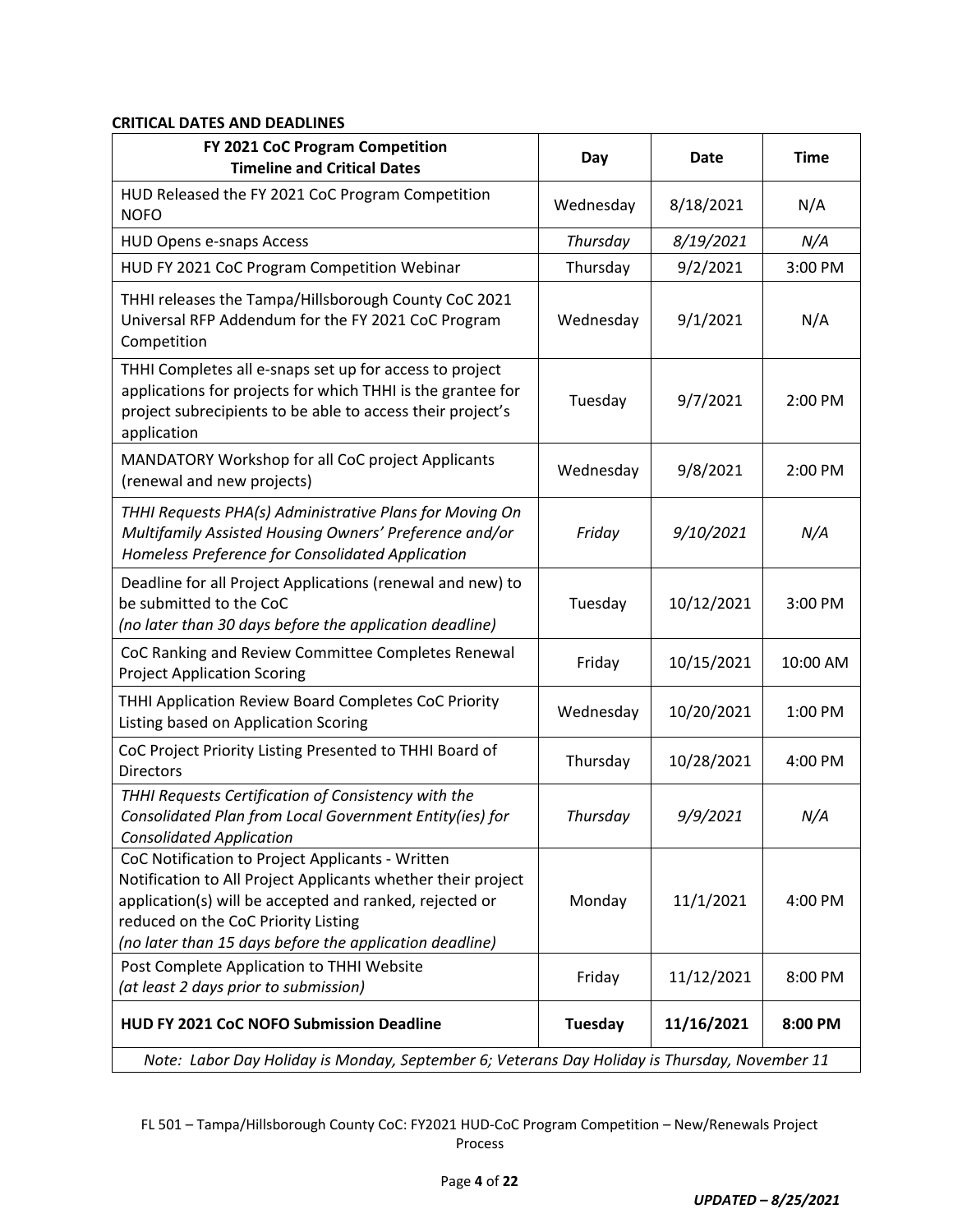## **TECHNICAL ASSISTANCE**

The following technical assistance is available to assist in completing/submitting New and Renewal Project application for the FY 2021 HUD‐CoC Program Competition:

**1) MANDATORY TA Workshop for all HUD‐CoC Program Project Applicants (new and renewal)** will be held via ZOOM on *Wednesday, September 8, 2021 at 2:00 p.m.* Join Zoom Meeting

https://us02web.zoom.us/j/89148527154?pwd=aTR2bC9oQnZHWW5zWHBNWFMzTzN2QT09 Meeting ID: 891 4852 7154 Passcode: 771846

*Please note that direct grantees as well as sub‐recipients of CoC‐Funded Renewal Programs are required to attend this meeting.*

# **2) THHI Staff Liaison**

All CoC‐Renewal Applicants will have a THHI Staff Liaison assigned to them (see attached Staff Liaison List document) that will be able to assist in answering questions related to the renewal application submission and who will provide a review of your project's application (after project scoring).

All‐CoC‐Renewal Applicants will be required to add their THHI Staff Liaison as a registrant in the e‐snaps system, at least during the CoC Program Competition period, to make the project application review process more efficient by cutting down on wait time between communications.

#### **3) HUD FY 2021 NOFO Resources**

The HUD FY 2021 Continuum of Care (CoC) Program Competition: Funding Availability webpage includes the following NOFO resources:

- FY 2021 CoC Program NOFO
- FY 2021 CoC Program Finding of No Significant Impact (FONSI)
- CoC Program Collaborative Applicant Registration Notice
- CoC Program Unified Funding Agency (UFA) Registration Notice
- CoC Program High Performing Community (HPC) Registration Notice
- FY 2021 Continuums of Care Names and Numbers
- FY 2021 Geographic Codes
- FY 2021 Geo Codes and Preliminary Pro Rata Need Amounts
- FY 2021 CoC Program Competition Estimated ARD Report

All documents listed above are available on HUD's *e‐snaps*: CoC Program Applications and Grants Management System ‐ FY 2021 Continuum of Care (CoC) Program Competition: Funding Availability page which can be found at https://www.hudexchange.info/programs/e-snaps/fy-2021‐coc‐program‐nofa‐coc‐program‐competition.

## **New and Renewal Project Applicants should read the FY 2021 CoC Program Competition NOFO in its entirety to gain a comprehensive understanding of all requirements and components. It**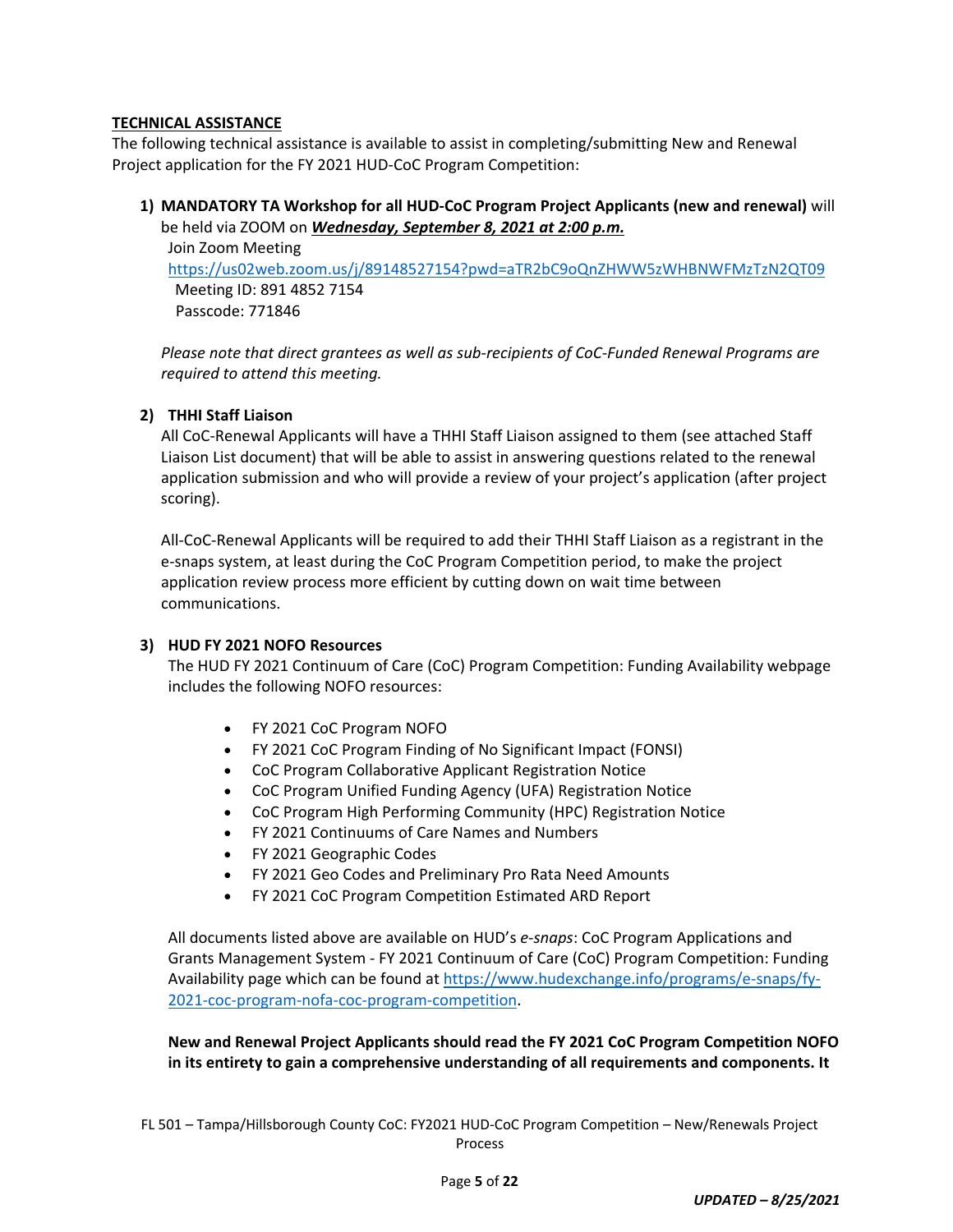**is also necessary to read the CoC Program Interim Rule to ensure compliance with CoC Program requirements.** 

# The overall CoC score, which is a primary factor in both HUD's process of scoring Tier 2 and new CoC *Bonus and DV Bonus projects, is based on a complex scoring formula. How the overall CoC Application score is determined in detailed in HUD's NOFO.*

## **4) HUD FY 2021 e‐snaps Specific Resources for the CoC Program Competition**

The electronic grants management system used by HUD's Office of Special Needs Assistance Programs (SNAPS) is known as *e‐snaps*. HUD has posted the following guides related to completing the CoC Submission Requirements using e‐snaps.

- Updating CoC and Project Applicant Information ‐ Resources for updating Applicant Profiles, intended for organizations with funding, those that intend to apply for funding, and Collaborative Applicants.
- Registering the Continuum of Care (only for the CoC) Resources for CoC Registration and CoC Review, specifically for the Collaborative Applicant.
- Submitting the CoC Consolidated Application ‐ Resources for Collaborative Applicants to assist with the CoC Consolidated Application, which consists of the CoC Application and the CoC Priority Listing.
- Submitting Applications for Project Funding ‐ Resources for project applicant organizations who intend to apply for project funding, including renewals, new projects, CoC Planning funds, and UFA funds.
- How To: Technical Guides Resources for all *e-snaps* users to assist with *esnaps* technical functions.
- Special Topics: Resources for specific application topics.

## *Project applicants should consult the "Submitting Applications for Project Funding" resource page for more detailed resources for completing Project Applications, which can be found at*: https://www.hudexchange.info/programs/e‐snaps/

# **5) CoC Program Resources (Overall Regulations, trainings and Resources)**

HUD has information and resource material available via their Continuum of Care Program webpage on the HUD Exchange that includes operation regulations, trainings and resources related to 24 CFR part 578 (CoC Program Regulations), including:

- CoC Program Eligibility Requirements ‐ including eligible program types and costs;
- CoC Program Laws, Regulations and Notices ‐ Including McKinney‐Vento and CoC regulations;
- Other CoC training materials; and
- CoC FAQs

**These resources can be found at https://www.hudexchange.info/programs/coc/ and all project applicants** *are strongly encouraged* **to review these informational and resource materials.**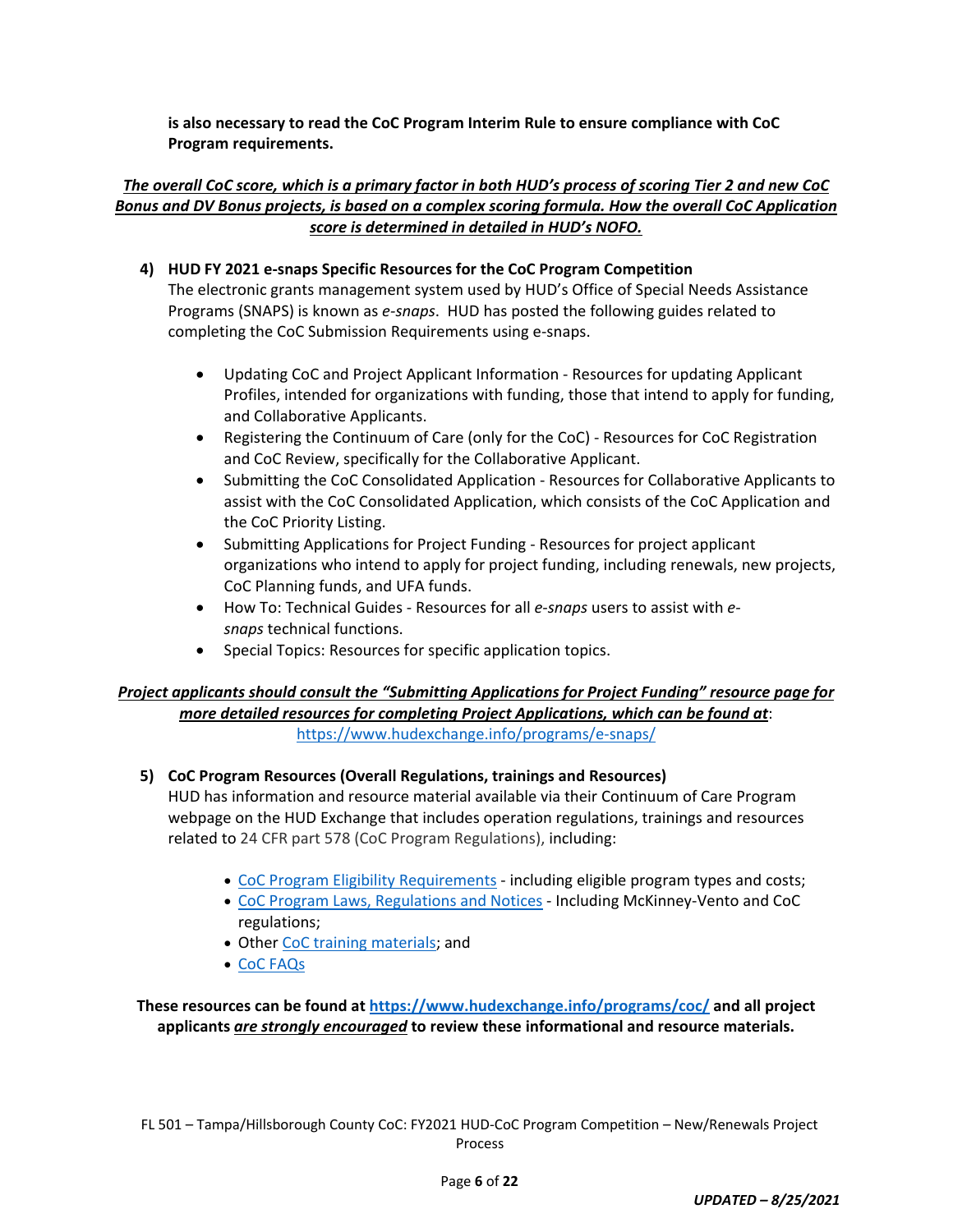# **HUD's HOMELESS POLICY AND PROGRAM PRIORITIES**

**HUD's FY 2021 CoC Program Competition Notice, Section II,** outlines HUD's Homeless Policy and Program Priorities, including the following listed below. Please refer to HUD's NOFO for more information on each of the listed Policy and Program Priorities.

- A. Policy Priorities:
	- 1. Ending homelessness for all persons.
	- 2. Using a Housing First Approach
	- 3. Reducing Unsheltered Homelessness
	- 4. Improving System Performance
	- 5. Partnering with Housing, Health and Service Agencies
	- 6. Racial Equity
	- 7. Persons with Lived Experience
- B. CoC Program Implementation. HUD highlights important information that applicants should consider as they are preparing the FY 2021 CoC Application and project applications(s).

## **TAMPA/HILLSBOROUGH COUNTY CoC's PRIORITIES**

As the Collaborative Applicant and CoC Lead Agency for the Tampa/Hillsborough County CoC, THHI is committed to making homelessness rare, brief and non-recurring. This requires THHI to continually assess the community needs, available resources, and balance competing priorities of the overall system to strategically align resources to the priorities and needs.

Through the efforts of the CoC, our community has made significant headway in the fight against homelessness. Based on the Hillsborough County 2014 Homeless Point-in-Time (PIT) Count, there were 1,091 people unsheltered, sleeping on the street or in places not meant for human habitation, in Hillsborough County. As of the February 2020 PIT Count, 612 people were unsheltered, a seven (7) year decrease of 44% in the number of people that are experiencing unsheltered homelessness. Our community has also experienced significant decreases in the other subpopulations since 2014:

- $\checkmark$  25% decrease in overall homelessness
- $\checkmark$  32% decrease in Veteran homelessness
- $\checkmark$  35% decrease in chronic homelessness
- $66%$  decrease in unaccompanied youth homelessness (2015 data)
- $\checkmark$  30% decrease in family homelessness

The CoC has enthusiastically adopted a series of evidence‐based practices collectively known as Housing First. Business, government, healthcare, human services, and philanthropic leaders have coalesced around making homelessness rare, brief and non-recurring in Hillsborough County. To truly address homelessness, the community must simultaneously address the top causes of homelessness:

- lack of affordable housing unemployment
	-

- - poverty **and in the set of the set of the set of the set of the set of the set of the set of the set of the set o**
- 
- mental illness **values** substance abuse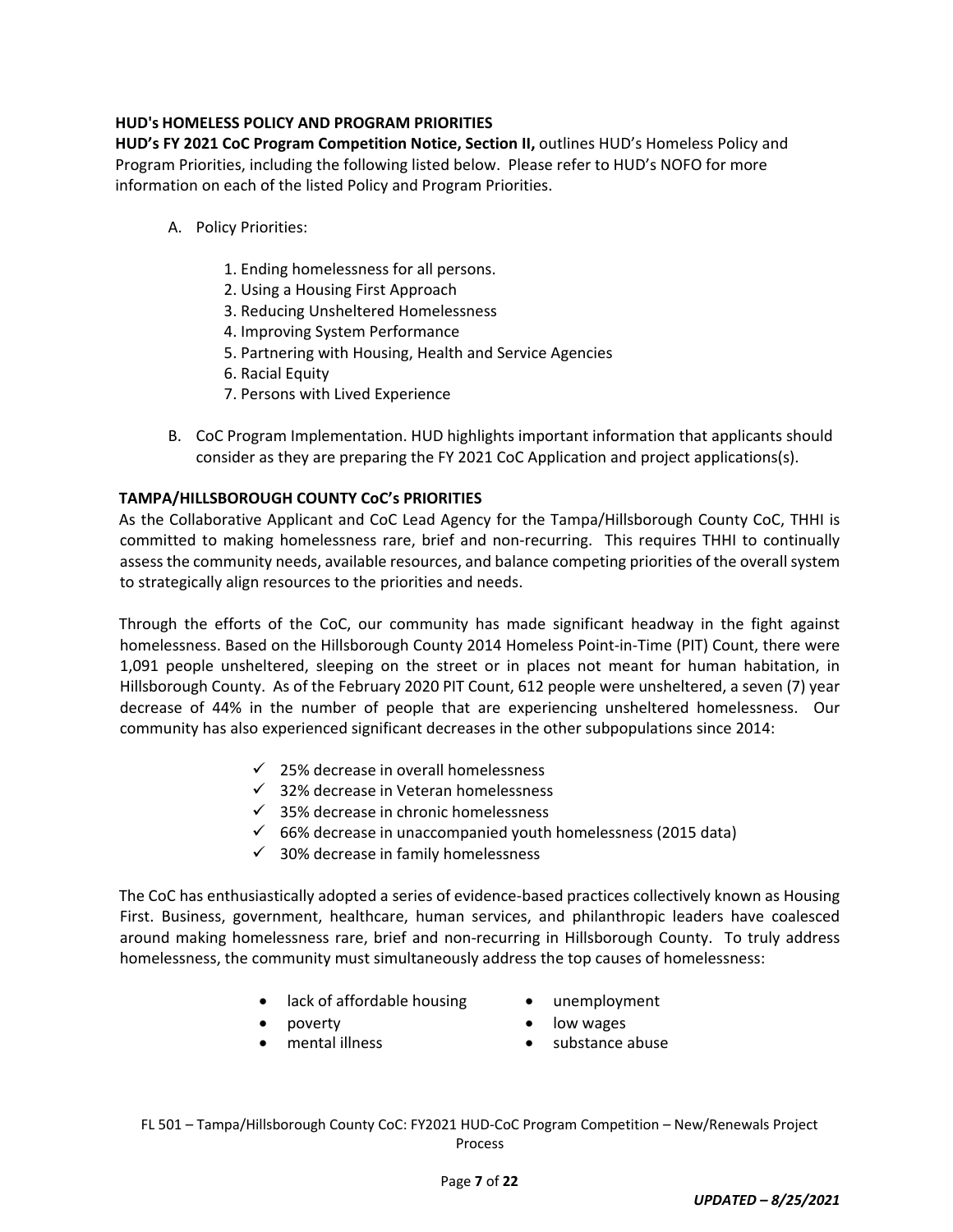The **560 In 560** addresses the issue of *unsheltered homelessness and some of the top causes leading to homelessness*. The goal of **560 In 560** is to provide housing opportunities to 560 people in 560 days, beginning June 2019 through December 2020. This aggressive and lofty goal focuses on reducing the percentage of unsheltered homelessness by 90% from the number reported in the 2014 PIT Count. **560** In 560 will assemble an array of resources that can rapidly house individuals and families from emergency shelters and move them towards self‐sufficiency with minimal assistance. This process will simultaneously make emergency shelter and permanent housing available for those sleeping on the streets or places not meant for human habitation and that require more intensive assistance prior to becoming self-sufficient. The CoC will strengthen its partnerships and programs with key players and develop new partnerships and programs to reach the goal of **560 In 560.** The following initiatives and events will help achieve the goal:

- 1. Hillsborough County Expungement Clinics 6. Speed Leasing
- 2. Second Chance Job Fair 7. Operation: REVEILLE
- 
- 4. Hot Spot Mobile Outreach 9. Shared Housing
- 
- 
- 
- 3. C.A.S.H. Program 8. Housing is Healthcare
	-
- 5. Rapid Exit from Shelters 10. The B.E.A.C.H. House Project

The order of priorities established by the CoC is as follows:

- 1. Permanent Supportive Housing
- 2. Rapid Re‐housing
- 3. Emergency Shelter (Community Housing Solutions Center/Bridge Housing concepts)
- 4. Street Outreach
- 5. Coordinated Entry
- 6. Homelessness Prevention (targeted)

In order to accomplish this, THHI must identify and select projects, based on a project's:

- impact on improving system performance and performance measurements,
- performance data of existing projects, project type, cost effectiveness, past monitoring/audits, and
- the community needs and vulnerabilities

Recognizing HUD's obvious emphasis on *Survivors of Domestic Violence (DV),* THHI will also take into account the level in which a project considers the needs and vulnerabilities of those with a history of victimization such as domestic violence, sexual assault, criminal histories, and chronic homelessness and how they are prioritized for housing and services.

#### **REALLOCATION**

As stated in THHI's 2021 Universal RFP, the FY 2021 CoC Program Reallocation Policy is:

*Reallocation of HUD CoC funding provides CoC's with the opportunity to 1) reallocate excess funding and 2) to move funding from low performing projects to new projects with the intent that the new project(s) will be higher performing. Reallocation can be done either through voluntary*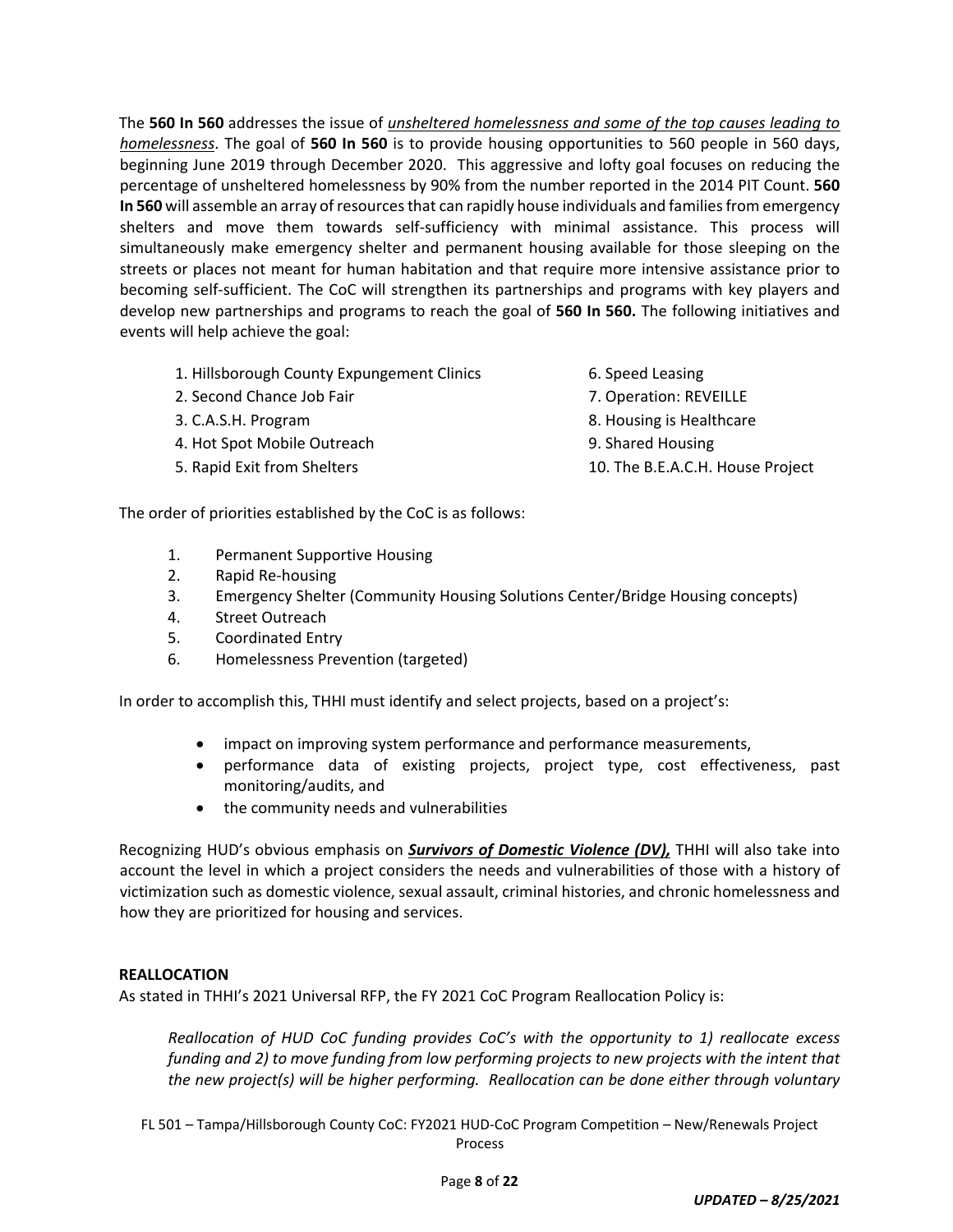*reallocation or through forced reallocation based on a CoC's published reallocation processfor low performing projects. HUD examines and considers a CoC's ratio of reallocation when scoring a CoC's Application, as it demonstrates to HUD that CoC's are consistently evaluating the effectiveness of the funding awarded to a CoC's projects and working to ensure that all HUD CoC funded projects are being used to effectively end homelessness.*

*For the FY 2021 HUD CoC Cycle, the CoC will focus on voluntary reallocation, as described below:*

- *Excess Funding Awards – HUD CoC funded projects, including those where the agency is a direct HUD recipient and/or a THHI Sub‐recipient, should review their current renewal amount compared to their actual expenses over the past 2 funded years. If a project has not expended all funding awarded, that agency should consider the actual amount needed to fulfill their grant outcomes, including serving the same number of clients/households as well as unitsto determine what, if any amount, can be reallocated to a new CoC project.*
- *Low Performing Projects – CoC Projects that have consecutively been in Tier 2 based on ranking and scoring of their projects should consider voluntarily reallocating their funding in the FY 2021 funding competition. The funding decisions for projectsin Tier 2 will always fall to HUD, based on the criteria they established in the NOFO and are always at risk of a decision by HUD to not renew. While HUD has not indicated they will consider a project's previous application project ranking when making their Tier 2 funding decisions, it is also not outside the realm of possibility for HUD to do so asthey continue to focustheir funding decisions on high performing projects.*

*Reallocated funding will be utilized for New Projects as allowable under HUD's FY 2021 NOFO, with* any new project to be selected from new project proposals received as part of this RFP. An agency *that voluntarily chooses to provide funding for reallocation may submit a new project proposal that will be considered for the reallocated funding, but is not guaranteed to be selected.*

#### **REALLOCATED FUNDING DETERMINATION**

The 2021 Universal RFP required ALL CoC renewal projects to submit a Letter of Intent to Renew to THHI by 3:00 P.M. on Monday, April 19, 2021 to include the amount of renewal funding they wanted to renew. THHI received the required Letter of Intent to Renew from all projects and all projects indicated the desire to renew their project for its full/allowable renewal amount. Therefore, no reallocated funding will be available for the FY 2021 HUD CoC Program Competition Application for our CoC.

#### **ELIGIBLE PROJECTS for the Tampa/Hillsborough County CoC – NEW and RENEWAL**

#### **New Projects:**

The FY 2021 NOFO allows for CoC's to apply for new funding and/or projects through reallocation, CoC Bonus and Domestic Violence (DV) Bonus. Additionally, HUD's NOFO allows for new projects to be completely new projects, or an expansion of a project currently funded through the CoC Program or expansion of a project not currently receiving CoC Program Funds. New projects can include an expansion of an existing CoC or non‐CoC Program funded project.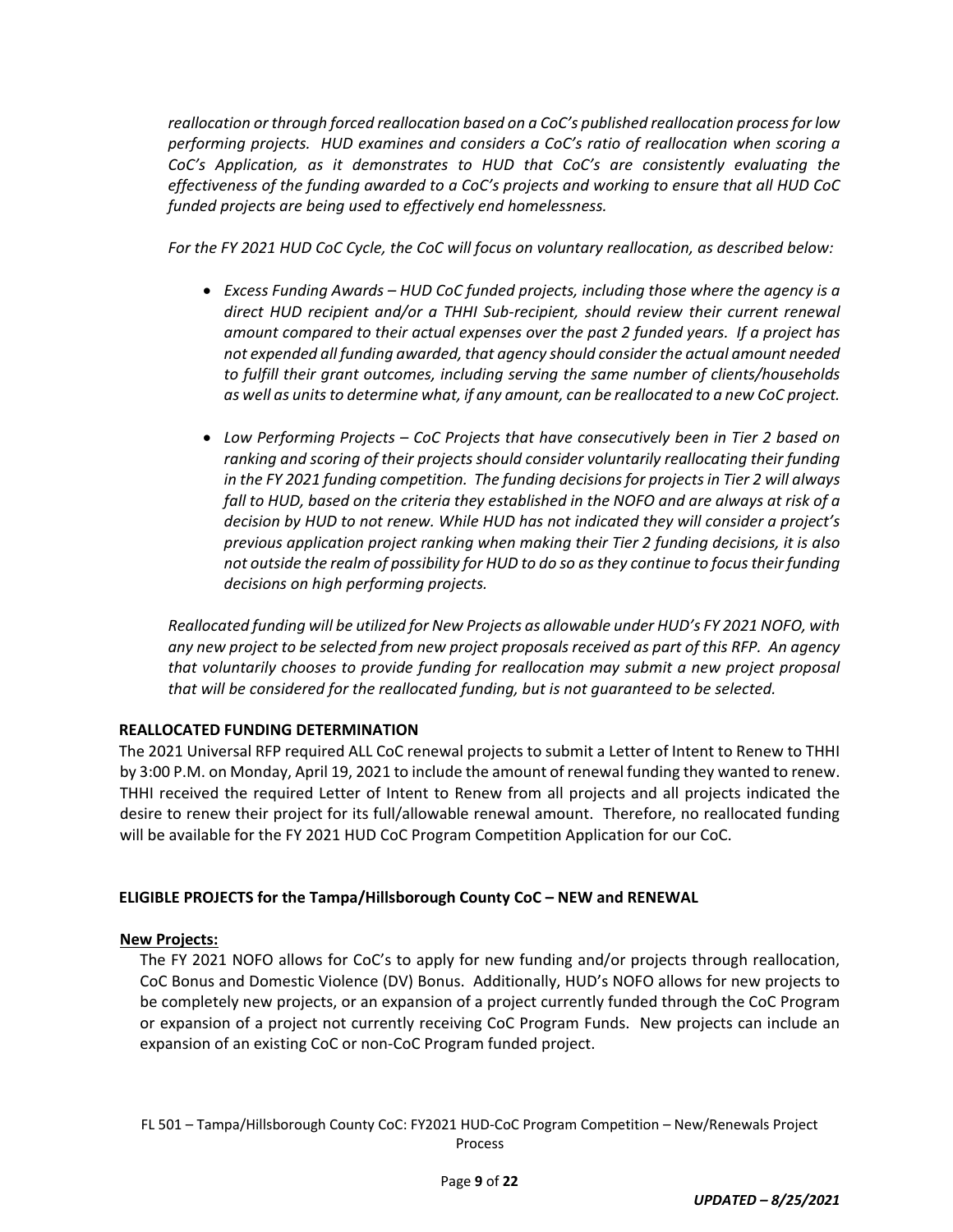The following new project types, based on the type of funding (Reallocation, CoC Bonus and DV Bonus), are eligible for submission as a new project:

New Projects Created Through **Reallocation or CoC Bonus**. New project applications may be created through the reallocation process or as CoC bonus projects:

(a) New Permanent housing‐permanent supportive housing (PH‐PSH) projects must serve one of the following:

(i) persons eligible to be served by DedicatedPLUS projects as described in Section III.B.2.g of this NOFO in which case all units funded by the project must be used to serve program participants who meet the qualifications for DedicatedPLUS; or

(ii) persons experiencing chronic homelessness at the time they initially enroll in the project.

(b) New permanent housing-rapid rehousing (PH-RRH) projects that will serve persons who qualify as homeless under paragraphs (1), (2), or (4) of 24 CFR 578.3.

(c) New Joint TH and PH‐RRH projects as defined in Section III.C.3.m of this NOFO that will serve persons who qualify as homeless under paragraphs (1), (2), or (4) of 24 CFR 578.3.

(d) New dedicated HMIS project for the costs at 24 CFR 578.37(a)(2) that can only be carried out by the HMIS Lead, which is the recipient or subrecipient of an HMIS grant, and that is listed on the HMIS Lead form in the CoC Applicant Profile in e‐snaps.

(e) Supportive services only coordinated entry (SSO‐CE) project to develop or operate a centralized or coordinated assessment system.

New Projects for **DV Bonus**. New projects that want to be considered for the DV Bonus, may be:

(a) Permanent Housing‐Rapid Re‐Housing projects (PH‐RRH) dedicated to serving survivors of domestic violence, dating violence, sexual assault, or stalking that are defined as homeless at 24 CFR 578.3;

(b) Joint TH and PH‐RRH component (TH‐RRH) projects as defined in Section III.B.2.q of this NOFO dedicated to serving survivors of domestic violence, dating violence, sexual assault, or stalking that are defined as homeless at 24 CFR 578.3; or

(c) Supportive service only‐coordinated entry (SSO‐CE) project to implement policies, procedures, and practices that equip the CoC's coordinated entry to better meet the needs of survivors of domestic violence, dating violence, sexual assault, or stalking.

#### **Tampa/Hillsborough County CoC Eligible New Project Selection Process**

THHI's 2021 Universal RFP is the primary solicitation process for determining eligible projects for HUD's CoC Program Competition. As part of the annual Universal RFP process, THHI requests and solicits project proposals for which:

- 1) Funding has already been secured by THHI to be awarded.
- 2) Funding is anticipated to be secured by THHI, including the CoC Program funds anticipated to be available for new and renewal projects through HUD's NOFO process.
- 3) Future funding availability is unknown to THHI; however, the project(s) must meet a gap to improve the overall system performance of the CoC. These proposals are referred to as pipeline projects.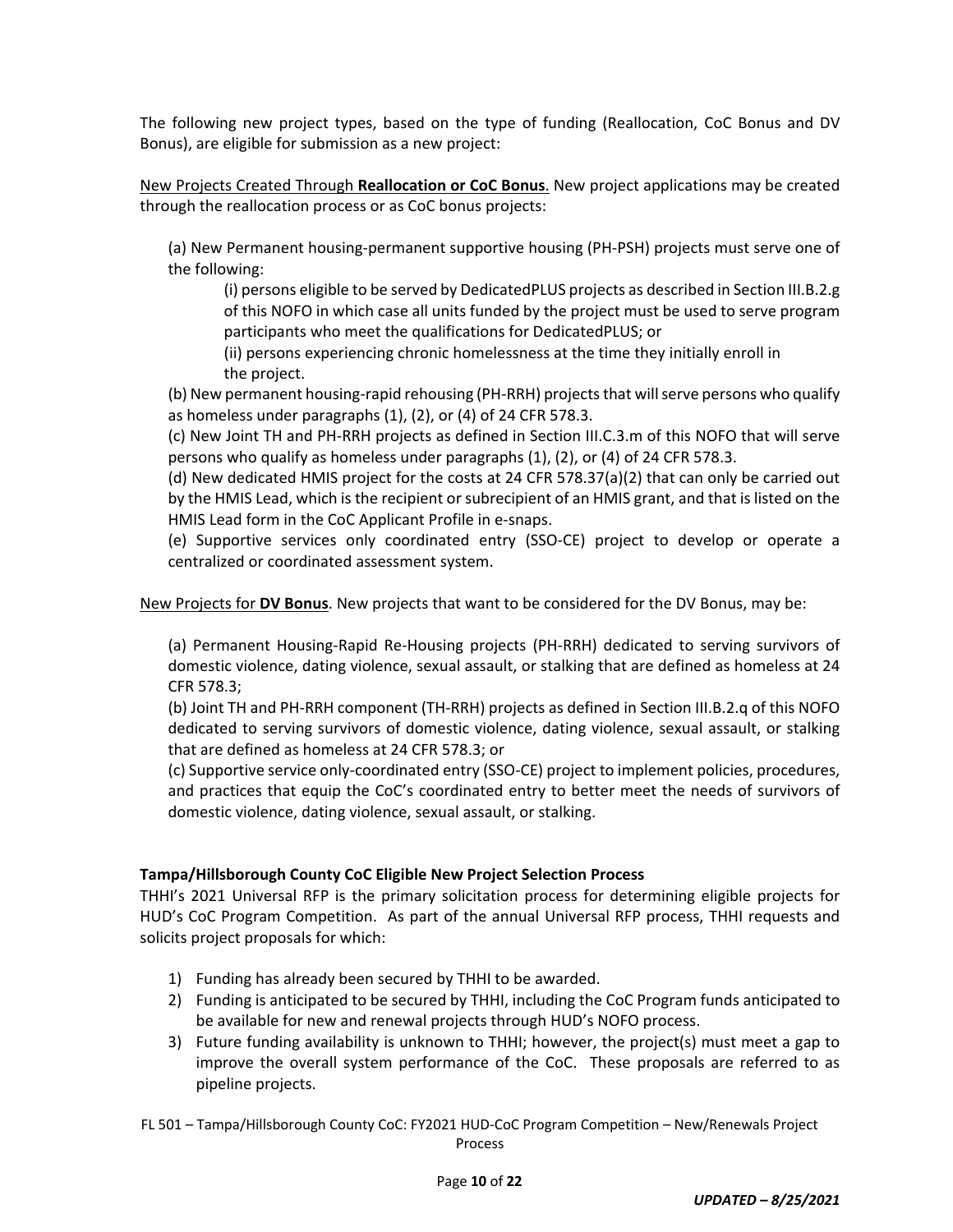The annual Universal RFP process is utilized to increase system coordination and effectiveness in order to strategically align community resources on an annual basis.

All proposals submitted during the Universal RFP process are scored and selected according to the written Universal RFP process. Based on this process, projects are selected for conditional award by THHI's Board of Directors. From the conditional awards, some projects are selected to be awarded funding that is already available. Other projects (or components) for which funding is not available become pipeline projects to be considered when and if other appropriate and applicable funding becomes available. For example: a proposed project may include the components of street outreach, emergency shelter and rapid rehousing. However, funding may only be available for the rapid rehousing component, and they may be awarded funding for only the rapid rehousing component.

When a funding source or opportunity becomes available for a new project for which THHI did not receive a proposal for during the most recent Universal RFP cycle, a project will be selected based on a project's:

- impact on improving system performance and performance measurements of the CoC,
- performance data of existing projects, project type, cost effectiveness, past monitoring/audits, and
- the community needs and vulnerabilities

Utilizing the process and philosophy stated above, THHI has identified and previously conditionally selected the following organizations to submit new project applications to apply for the available CoC Bonus and DV Bonus funding in our CoC's FY 2021 Continuum of Care Program Competition application:

- **CoC Bonus – TBD – Permanent Supportive Housing\***
- **DV Bonus ‐ The Spring of Tampa Bay – PH – Rapid Rehousing**

All new projects will be submitted with THHI as the grantee and the submitting agency as the sub‐ recipient. The sub‐recipient will be responsible for ensuring 100 percent of the required match for the project's full grant award is met. The allowable admin funding will be split 50/50 between THHI and the sub‐recipient agency.

*\*During the Universal RFP process, there were no proposals for permanent supportive housing that* made it through the process. Recognizing the vast amount of RRH funding and capacity at this time, the need for increased PSH is imperative. Therefore, THHI will submit a new PH-PSH project during the *FY2021 CoC Program Competition. If awarded by HUD, THHI will seek proposals from agencies that are interested in operating a PH‐PSH project to select a subrecipient.*

#### **Renewal Projects:**

THHI's Universal RFP process also included the opportunity for current CoC Program funded projects, both those that are direct HUD grantees and those that are THHI's CoC Program Funded sub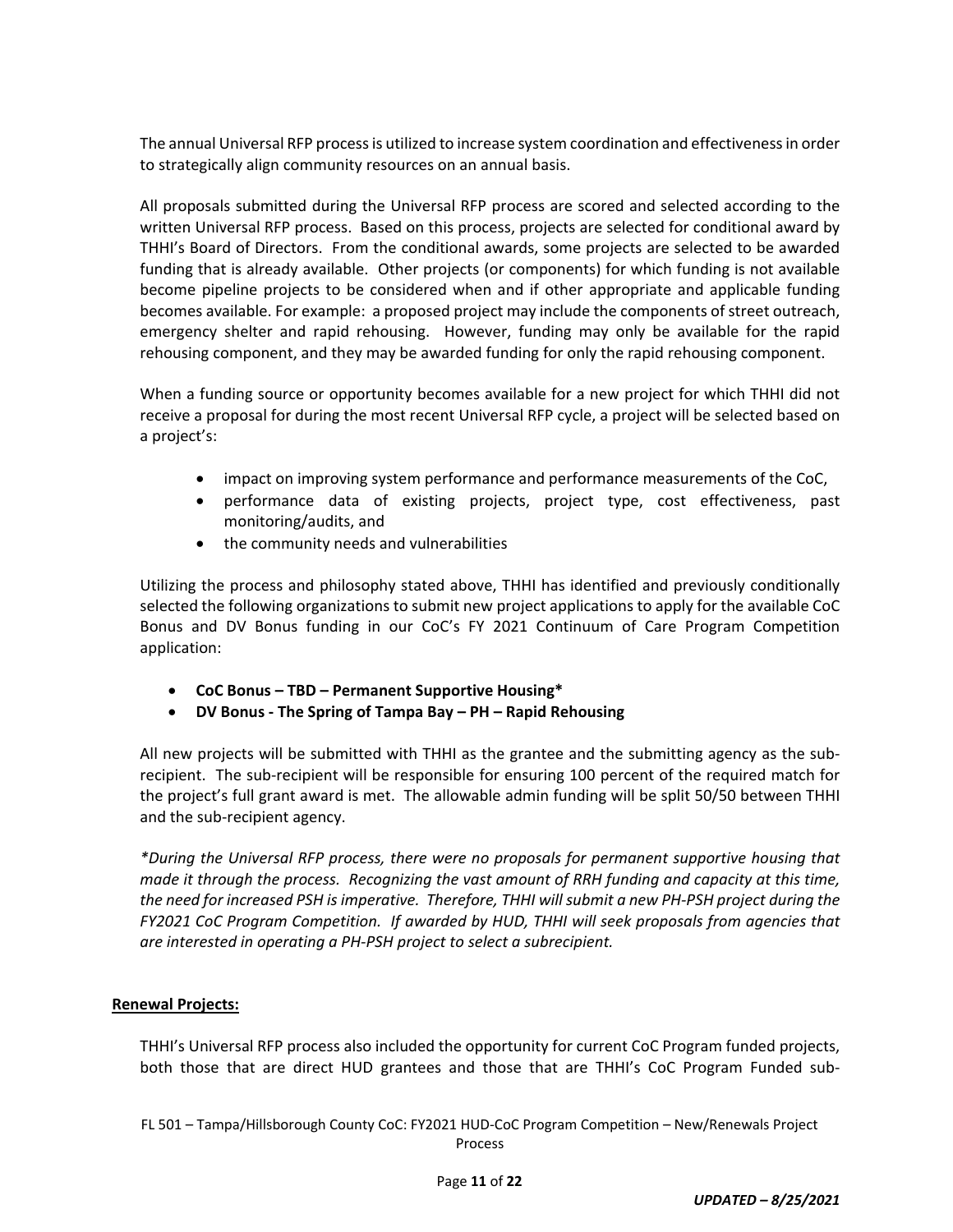recipients, to indicate their intention to renew by submitting a Letter of Intent to Renew. All projects currently receiving CoC Program Funds did submit a Letter of Intent to Renew during the process.

Based on the above, the CoC Renewal Projects listed below are eligible to submit applications for the Tampa/Hillsborough County CoC Scoring and Ranking Processfor inclusion in the Tampa/Hillsborough County CoC's FY 2021 Consolidated CoC Application.

| <b>Agency</b>                                                   | <b>Sub-Recipient</b><br>(if applicable)                        | <b>Project Name</b>                              | <b>Project Type</b>         | <b>Amount of</b><br>Renewal<br><b>Funding</b> |
|-----------------------------------------------------------------|----------------------------------------------------------------|--------------------------------------------------|-----------------------------|-----------------------------------------------|
| Agency for<br>Community<br><b>Treatment Services</b>            | n/a                                                            | Hillsborough County<br>Permanent Housing Program | PSH-Project<br><b>Based</b> | \$142,243                                     |
| Agency for<br>Community<br><b>Treatment Services</b>            | n/a                                                            | H.E.A.R.T.                                       | PSH - Leasing               | \$2,072,272                                   |
| <b>Catholic Charities</b><br>Diocese of St.<br>Petersburg, Inc. | n/a                                                            | Pathways Rapid Rehousing<br>Program              | <b>RRH</b>                  | \$1,157,481                                   |
| <b>Housing Authority</b><br>of the City of Tampa                | n/a                                                            | <b>TRA Collaborative</b>                         | PSH - Rental<br>Assistance  | \$394,740                                     |
| <b>Housing Authority</b><br>of the City of Tampa                | n/a                                                            | TRA Collaborative 2004                           | PSH - Rental<br>Assistance  | \$215,285                                     |
| Tampa Hillsborough<br>Homeless Initiative,<br>Inc.              | Agency for<br>Community<br>Treatment<br>Services               | More H.E.A.R.T.                                  | PSH - Leasing               | \$479,436                                     |
| Tampa Hillsborough<br>Homeless Initiative,<br>Inc.              | Catholic<br>Charities<br>Diocese of St.<br>Petersburg,<br>Inc. | Hillsborough Pathways to<br>Housing              | <b>RRH</b>                  | \$103,605                                     |
| Tampa Hillsborough<br>Homeless Initiative,<br>Inc.              | Catholic<br>Charities<br>Diocese of St.<br>Petersburg,<br>Inc. | Hillsborough Pathways For<br>Youth               | <b>RRH</b>                  | \$275,991                                     |
| Tampa Hillsborough<br>Homeless Initiative,<br>Inc.              | Dawning<br>Family<br><b>Services</b>                           | A Path for Families                              | <b>RRH</b>                  | \$393,550                                     |
| Tampa Hillsborough<br>Homeless Initiative,<br>Inc.              | Gracepoint<br>Wellness                                         | HOME3-PHAME                                      | PSH - Rental<br>Assistance  | \$1,423,209                                   |
| Tampa Hillsborough<br>Homeless Initiative,<br>Inc.              | n/a                                                            | <b>Coordinated Entry</b>                         | SSO - CE                    | \$78,160                                      |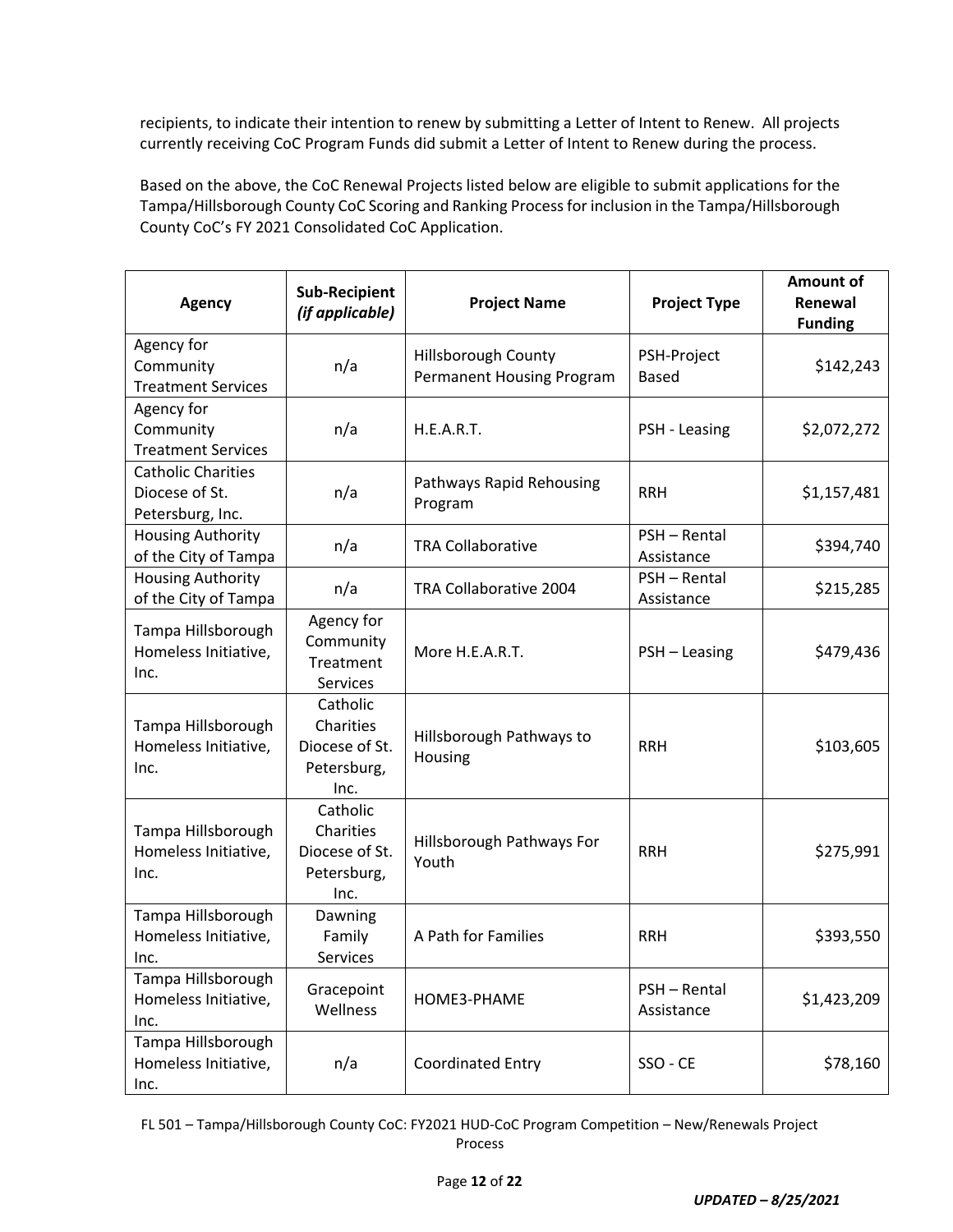| Tampa Hillsborough<br>Homeless Initiative,<br>Inc. | n/a | <b>UNITY Information Network</b> | <b>HMIS</b> | \$238,843   |
|----------------------------------------------------|-----|----------------------------------|-------------|-------------|
|                                                    |     |                                  |             | \$6,974,815 |

*PH – Permanent Housing; PSH – Permanent Supportive Housing; RRH – Rapid Rehousing; SSO – Supportive Services Only; CE‐ Coordinated Entry; HMIS – Homeless Management Information System*

**Consolidation Projects** ‐ Eligible renewal project applicants will have the ability to consolidate two or more eligible renewal projects (but no more than four projects) into one project application during the application process. To be eligible for consolidation, projects must have the same recipient and be for the same component. Applicants that desire to have their renewal projects applications considered for consolidation as outlined in Section II.B.6 of the NOFO, will only submit the individual renewal project applications. The additional submission of a fully consolidated project application is eliminated. The NOFO does advise that "prior to beginning the consolidation process in the project application, the applicant should consult with the local HUD field office to ensure it is eligible to consolidate the projects."

## **ELIGIBLE PROJECT APPLICANTS**

All project applicants, including sub recipients, must ensure their agency meets applicant and program eligibility and threshold requirements as described in HUD's NOFO, Section V.

#### **ELIGIBLE COSTS**

All projects must adhere to the eligible costs established under the CoC Interim Rule (24 CFR 578.37 through 578.63) to identify the costs eligible for funding. Projects requesting funding for ineligible costs or to serve an ineligible population based on project type will be rejected by HUD.

#### **INDIRECT COSTS**

Normal indirect cost rules under 2 CFR part 200 apply. Project applicants that intend to charge indirect costs to the award must clearly state in the project application(s) the rate and distribution base the recipient intends to use, and if applicable, the rate and distribution base to be used by any sub‐ recipient(s). THHI's approved indirect rate is 10% of direct cost. New projects that intend to utilize the indirect rate will want to ensure this is included in the project budget.

#### **MATCH**

All eligible funding costs except leasing must be matched with *no less than 25 percent cash and/or in‐ kind resources* as described in 24 CFR 578.73. Leasing projects must be matched at 25 percent of the amount of funding minus leasing costs. The CoC Interim Rule clarifies that the match must be provided for the entire grant amount funded, inclusive of administration costs. Applicants must demonstrate how they will meet this match requirement as part of the Project Application.

## *HUD strongly encourages project applicants to review the FAQs posted at www.hudexchange.info/coc/faqs by searching for the keyword "match." \*\*\*\*IMPORTANT\*\*\*\**

Per HUD's Application instructions, if your project application includes third‐party in‐kind match commitment on the "Sources of Match" screen (in e‐snaps) you have a separate "7A Attachments"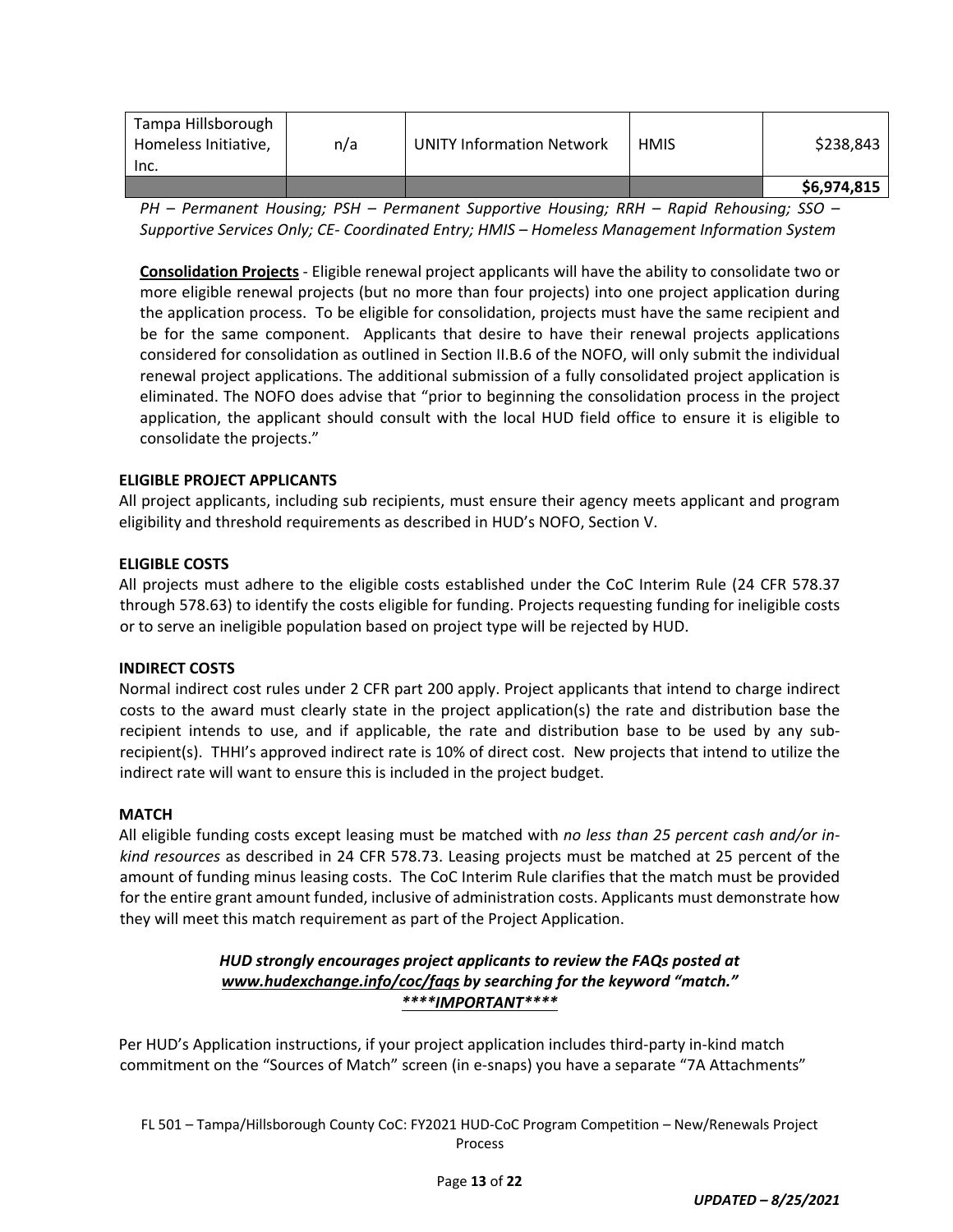screen that should be used to attach the required Memorandum of Understanding (MOU) or Memorandum of Agreement (MOA) between your organization and the organization providing the in‐ kind match. Documentation is required prior to issuance of the grant agreement if your renewal project is selected for conditional award.

The following match information will be required to be entered into the project application.

- Type of Commitment: Required. Select Cash or In‐kind (non‐cash) to indicate the type of contribution that describes this match commitment. If applications include third‐party In‐Kind match, project applicants should attach MOU(s) documentation that confirms the in‐kind match commitment.
- Type of source: Required. Select "Private" or "Government" to indicate the source of the contribution. Funds from HUD‐VASH (VA Supportive Housing program) and other federal programs are eligible sources of match so long as they do not prohibit their funds to be used as match for another federal program and are considered Government sources.
- Name the Source of the Commitment: Required. Enter the name of the organization providing the contribution. Be specific and include the office or grant program as applicable.
- Date of written commitment: Required. Enter the date of the written contribution.
- Value of written commitment: Required. Enter the total dollar value of the contribution

The match information entered in e‐snaps should be based on the current commitments at the time of project application, covering the requested grant operating period (i.e., grant term), and **NOT based on projections**. HUD expects the amount(s) listed on this screen to be accurate, with a commitment letter(s) in place that includes at least the same amount(s) as those listed in this screen.

#### **CONSOLIDATED PLAN CERTIFICATION**

THHI will obtain the HUD‐2991 for all projects from both Hillsborough County and the City of Tampa to be included in the Consolidated Application.

#### **INSTRUCTIONS AND REQUIREMENTS FOR PROJECT APPLICATION SUBMISSIONS**

All new and renewal project applications will be completed directly in e‐snaps by the agency that will be operating the project.

For projects that THHI is the grantee, THHI will complete the initial project applicant and applications steps necessary to access the full e-snaps applicable project application. THHI will complete this set-up process **by 2:00 p.m. on Tuesday, September 7, 2021.**

## **NEW PROJECTS – APPLICATION SUBMISSION REQUIREMENTS TO THE COLLABORATIVE APPLICANT FOR SCORING AND RANKING**

For eligible new projects created through reallocation, CoC Bonus or DV Bonus, as identified and selected as previously stated in this addendum; and asstated in THHI's 2021 Universal RFP, THHI will be the grantee for the HUD-CoC Program new project and the agency to operate the project shall be the sub-recipient.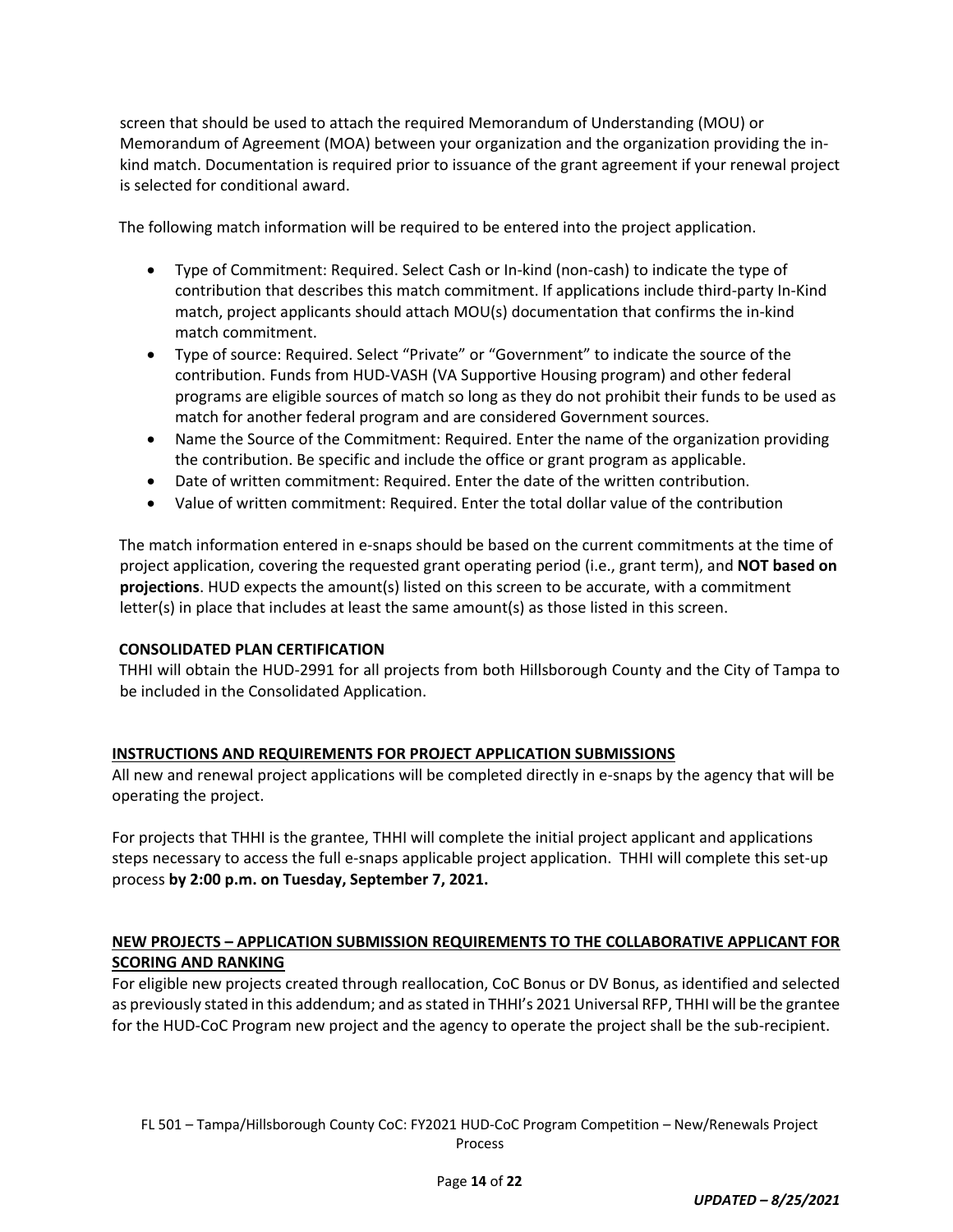The project's sub‐recipient is required to complete the new project application in e‐snaps, in conjunction with THHI staff. THHI will complete all sections specific to THHI as the primary applicant. The selected sub‐recipient will complete all project specific elements (narratives and budgets), as well as provide necessary documentation to demonstrate they meet HUD's eligibility requirements, including but not limited to:

- Documentation of non-profit status
- All required HUD certifications and forms
- Documentation of match commitment for 25 percent of the requested grant amount

The project direct or sub-recipient applicant shall provide the New Application submission package items, listed below, to THHI via the established One Drive Upload Process, by **3:00 PM on Tuesday, October 12, 2021. Failure to submit the required items by the established deadline will result in exclusion from the application**

1. Complete and submit the applicable 2021 New Project application (CoC Bonus, DV Bonus) in e‐ snaps for the project. After submission, the applicant shall export a PDF copy of the submitted application and include a hard copy of the application, along with all attachments as required by HUD, in the submission packet uploaded to the established One Drive Folder to THHI.

Documents in the submission packet should be using a paper size of 8.5" x 11". For any pages in landscape format, the orientation should be the top of the page on the secured side of the package.

# **RENEWAL PROJECTS –APPLICATION SUBMISSION REQUIREMENTS TO THE COLLABORATIVE APPLICANT FOR SCORING AND RANKING**

All renewal projects must submit to THHI the documents listed in this section by the deadline indicated below to be included in the Scoring and Ranking process for the FY 2021 HUD CoC Program Competition. Where THHI is the grantee, the project's sub-recipient is responsible for completing these submission items.

If you want your renewal project applications considered for consolidation as outlined in Section II.B.6 of the NOFO, you will only submit the individual renewal project applications. The additional submission of a fully consolidated project application is eliminated. Submitting one project application for each individual project ensures that the individual projects are reviewed and potentially awarded funds should HUD not approve the requested consolidation project application. *(Per HUD e‐snaps Renewal instructions)* 

Renewal applications are to be completed in e‐snaps for the Scoring and Ranking Process by the project grantee agency, unless THHI is the grantee. When THHI is the project's grantee, the responsibility of completing the renewal application process will fall to the sub‐recipient agency.

The project direct or sub‐recipient applicant shall provide the renewal application submission package items, listed below, to THHI via the established One Drive Upload Process, **by 3:00 PM on Tuesday,** October 12, 2021. Failure to submit the required items by the established deadline will result in a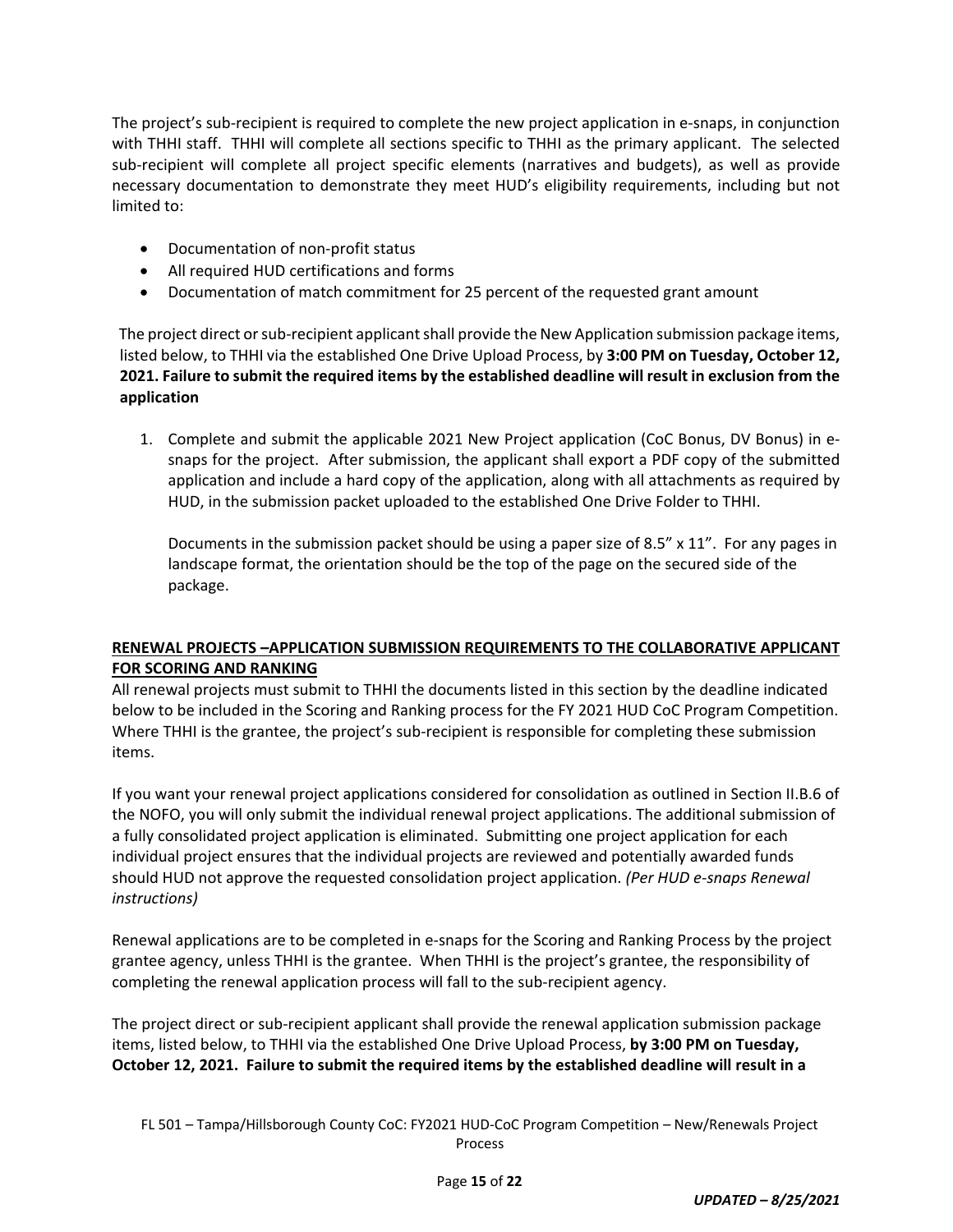## lower score as all items are related to a scoring element. No missing or corrected documents received **after this date will be used for scoring and ranking.**

- 1. Complete and submit the FY 2021 renewal application in e‐snaps for the project. After submission, the applicant shall export a PDF copy of the submitted application and include a hard copy of the application, along with all attachments as required by HUD, in the submission packet uploaded to the established One Drive folder.
- 2. Completed and Online Submitted Project Performance ScoreCard *(using the Google Form)*
- 3. The Reports used to complete the Renewal Project Performance Scorecard:
	- Canned CoC APR printed from UNITY for Renewal Project with Report dates of 10/1/19-9/30/20
	- Housing First/Low Barrier Questionnaire Completed and signed
	- A printout from the project's eLOCCS account of the General, Budget and Vouchers tab for the most recently ended grant term. (See Instructions for Finding Project's eLOCCS Information Guide).
	- Copies of the match documentation submitted to HUD for your most recently ended grant term
	- Completed Race, Gender, Ethnicity Analysis Form *(using the Google Form)*

# **Application, Scoring and Ranking Documents – Submission DEADLINE and Format All project applicants MUST submit to THHI, via the One Drive Upload Process, by 3:00 PM on Tuesday, October 12, 2021,** all documents listed above as applicable to new (reallocated, CoC Bonus and DV Bonus) and renewal project types.

The renewal application submission packet should be a single PDF file that contains all required information. Documents in the submission packet should be using a paper size of 8.5" x 11". For any pages in landscape format, the orientation should be the top of the page on the secured side of the package.

Failure to submit the required items by the established deadline will result in lower score as all items **are related to a scoring element (renewals) and/or exclusion from the application (first time renewal/critical system). No missing or corrected documents received after this date will be used for scoring and ranking.**

#### **HUD'S PROJECT REVIEW AND SELCTION PROCESS**

All applicants are expected to read the NOFO to understand how HUD will review and select projects.

## **HELPFUL TIPS TO KEEP IN MIND WHEN COMPLETING THE RENEWAL APPLICATION**

Numbers entered must be consistent throughout the application (e.g. units, persons served, performance measures universe, HMIS and budgets)

Each project application must ensure that:

- a. Proposed participants will be eligible for the project component type;
- b. Proposed activities are eligible under the CoC Program interim rule;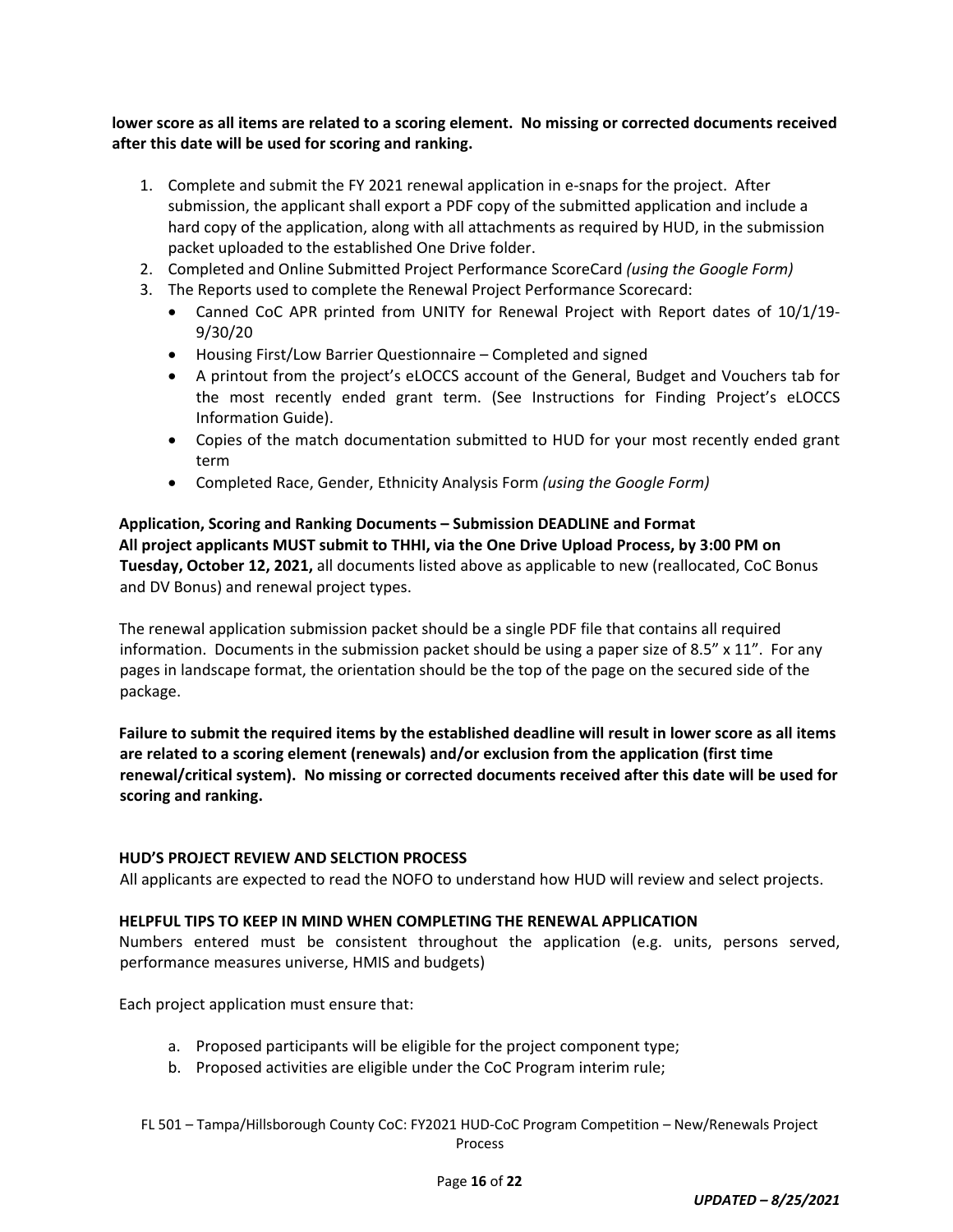- c. Project narrative is fully responsive to the question being asked and that it meets all of the criteria for that question included in the detailed instructions;
- d. Data provided in various parts of the project application are consistent; and
- e. All required attachments correspond to the attachments list in e‐snaps, that they contain accurate and complete information, and that they contain a current date between August 17, 2021 and November 16, 2021.

THHI Staff Liaison's will focus their review of each renewal application on the above elements.

#### **QUESTIONS FROM PROJECT APPLICANTS**

Questions may be submitted to the appropriate THHI staff liaison up until the grant deadline and will be answered in the order received; however, applicants cannot depend on being able to get a question answered immediately and failure to get an answer to a question is not an acceptable reason for missing the grant deadline. Questions and their responses will be shared among all renewal applicants via email at least weekly.

Questions related to the HMIS data and reports specific to the Renewal Project Performance ScoreCard should be directed to your THHI staff liaison as well. If necessary, your staff liaison will consult with our HMIS / UNTIY Staff. Please note that THHI staff cannot directly update or correct any data; or provide specific client record instructions for data corrections that would/could impact the data being used in the FY 2021 HUD CoC Program Competition Renewal Project Performance Scoring.

#### **NOTICE OF INCLUSION / EXCLUSION**

THHI will formally notify all projects, in writing (via email) by **4:00 PM on Monday, November 1, 2021** of the project's inclusion in or exclusion from the FY 2021 CoC Consolidated Application.

#### **CONSOLIDATED APPLICATION POSTING**

THHI will post to the THHI website (www.THHI.org), the FY 2021 HUD‐CoC Consolidated Application to include the CoC Application, Project Priority Listings, and all project applications on **Friday, November 12, 2021 by 8:00 PM.**

#### **CONTINUUM OF CARE PROJECT SCORING AND RANKING**

HUD requires and evaluates a CoC's ability to have a "coordinated, inclusive, and outcome-oriented community process for the solicitation, objective review, ranking, and selection of project applications, and a process by which renewal projects are reviewed for performance and compliance with 24 CFR part 578" (Section VII.B.2) and made publicly available as part of this CoC's NOFO Local Process instruction packet.

With this in mind, in considering the severity of needs and vulnerabilities of the community and the availability of resources, the Tampa/Hillsborough County Continuum of Care (CoC) considered projects for inclusion into the CoC's Consolidated Application based on organizations submittal of an Letter of Intent to Renew (Renewals), a new applicable project during the 2021 Universal RFP, having had an approved pipeline project from previous RFPs, and/or would have an significant impact on the overall development and improvement of the CoC's performance as a coordinated system.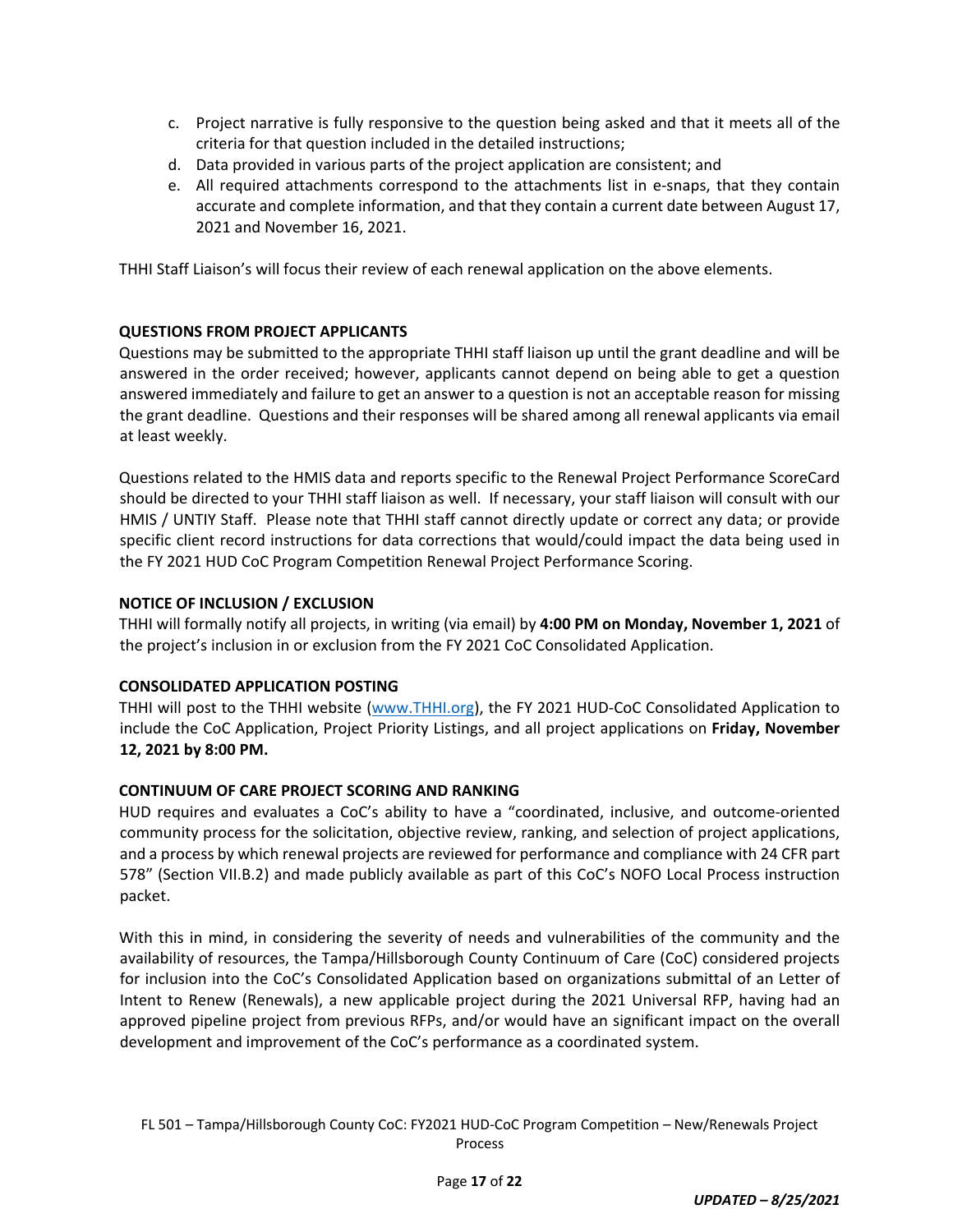## **Project Level Objective Scoring Criteria and Past Performance**

## **Renewal Projects**

Renewals will continue to be scored and ranked according to performance data, utilizing a standard year based on HUD's most recent System Performance Measurements data range, which for FY 2021 is **October 1, 2019 to September 30, 2020, and utilizing the CoC APR for most scoring elements.** This is to align project level data to its impact on System Performance Measurements.

The renewal scoring includes factors included on the Renewal Project Performance Scorecard and are related, but not limited, to:

- Length of Time Homeless (project entry to housing move in)
- Exits to Permanent Housing Destinations
- Increase in Earned and Total Income
- Residence Prior to Entry: Participants entering from the street, emergency shelter or safe haven
- Percent that Exit to another Homeless Situation
- Utilization Rate
- HMIS Data Completeness
- Racial Equity
- Amount of awarded funds expended and timeliness of draw down
- Coordinated Entry Participation by grantee/sub-recipient of the project
- Timely Submission of APR via SAGE
- CoC Participation by grantee/sub-recipient of the project

The Renewal Project Performance ScoreCard has a total point available of 131 as indicted in the table below, with 67 percent directly related to system‐wide performance outcomes *and dividing it by total* points. (Calculated by adding all points based on HMIS data (CE audit report, APR, etc.) and dividing it by *total points.)*.

| <b>Renewals</b> |                                           |                      |  |
|-----------------|-------------------------------------------|----------------------|--|
| А.              | System-wide and Project Level Performance | Maximum Points = 68  |  |
| В.              | <b>Coordinated Entry Participation</b>    | Maximum Points = $6$ |  |
| C.              | <b>Racial Equity</b>                      | Maximum Points = $8$ |  |
| D.              | <b>Project Populations</b>                | Maximum Points = 10  |  |
| Ε.              | Data Quality                              | Maximum Points = 21  |  |
| F.              | <b>Overall Grant Management</b>           | Maximum Points = 14  |  |
| G.              | CoC Participation                         | Maximum Points = 4   |  |
|                 | <b>Total Points Available</b>             | 131                  |  |

The detail of each scoring category can be found in the accompanying attachment – FY 2021 HUD CoC Competition – Performance Scorecard Instructions.

Project applicants, including direct grantees and sub‐recipients of THHI that do not submit the proper reports for scoring and/or utilize an incorrect date range for the reports, will receive a score of "0" for each outcome measurement that utilizes the data from the incorrectly submitted report.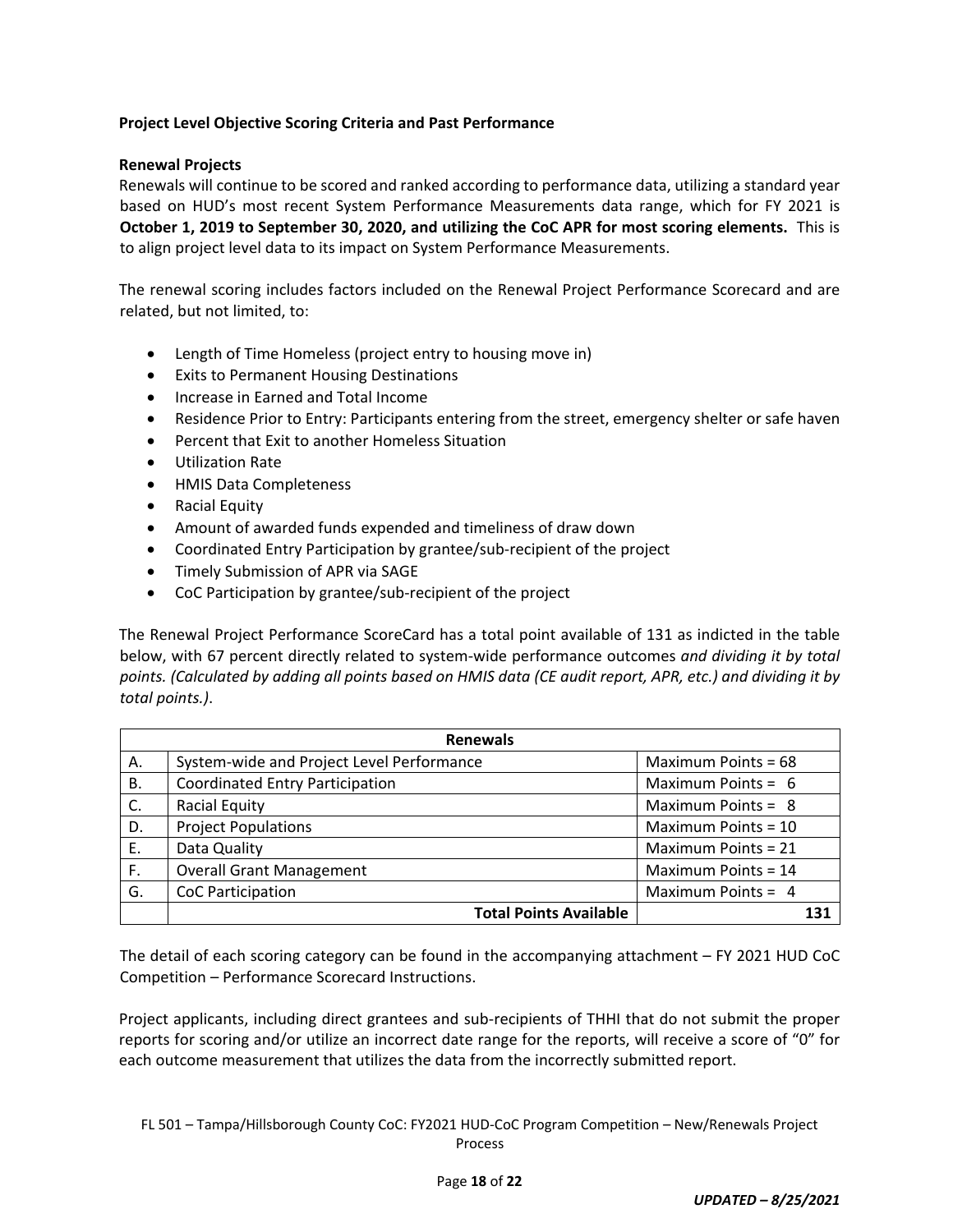Because the HMIS and Coordinated Entry renewal projects are critical to the overall functioning of the CoC, and currently there are no other renewal projects in either category, these projects will not be included in the scoring process.

#### **New Projects – CoC Bonus and DV Bonus**

New projects were selected for inclusion in the FY 2021 HUD CoC Program Application through the CoC's 2021 Universal RFP process, which was completed in May 2021. During this process, all new project proposals were reviewed and scored with a New Project Scoring Criteria that included proposed project level performance outcomes, including those listed below, and past performance of the same or similar projects. The FY 2021 Universal RFP specifically included a FY 2021 HUD CoC Program Bonus and DV Bonus project (s) in the list of expected funding opportunity for which the proposals received would be considered for selection.

Our 2021 Universal RFP project proposal scoring criteria included:

- Proposed Exits to Permanent Housing Destinations
- Average Length of time from project enrollment to permanent housing placement
- Increase in Earned Income
- Increase in Total Income from Entry to Exit (or end of Grant Term)
- CoC Participation by grantee/sub-recipient of the project

While incorporating the System-wide Performance Measurements, the new project scoring criteria had a total of 80 points a project could receive for the following sections:

| <b>New Projects</b> |                                           |                      |  |
|---------------------|-------------------------------------------|----------------------|--|
| Α.                  | System Wide and Project Level Performance | Maximum Points = 52  |  |
| B                   | <b>Organizational Capacity</b>            | Maximum Points = 21  |  |
|                     | CoC Participation                         | Maximum Points = $4$ |  |
| D.                  | <b>HMIS Participation</b>                 | Maximum Points = $3$ |  |
|                     | <b>Total Points Available</b>             |                      |  |

#### **Scoring consideration for Victim Service Providers**

Recognizing the unique data collected by Victim Service Providers and the high need to ensure confidentiality for the safety of the households these agencies served, our CoC processes strive to ensure that Victim Service Providers are able to compete for funding opportunities on an equal footing with all other provider types.

Our Universal RFP process for all new projects were scored and selected through an application that required narratives and proposed project outcomes with no requirement of information that would contain personal identifiable information and maintain confidentiality of all clients served by any agency applying for funding.

Renewal CoC projects operated by a Victim Service Provider are scored using a CoC APR generated from their required HMIS comparable database as the CoC APR contains no indefinable client specific data. Currently Victim Service Providers are not able to be scored related to direct Coordinated Entry participation as the current CoC process excludes the victim service provider from directly completing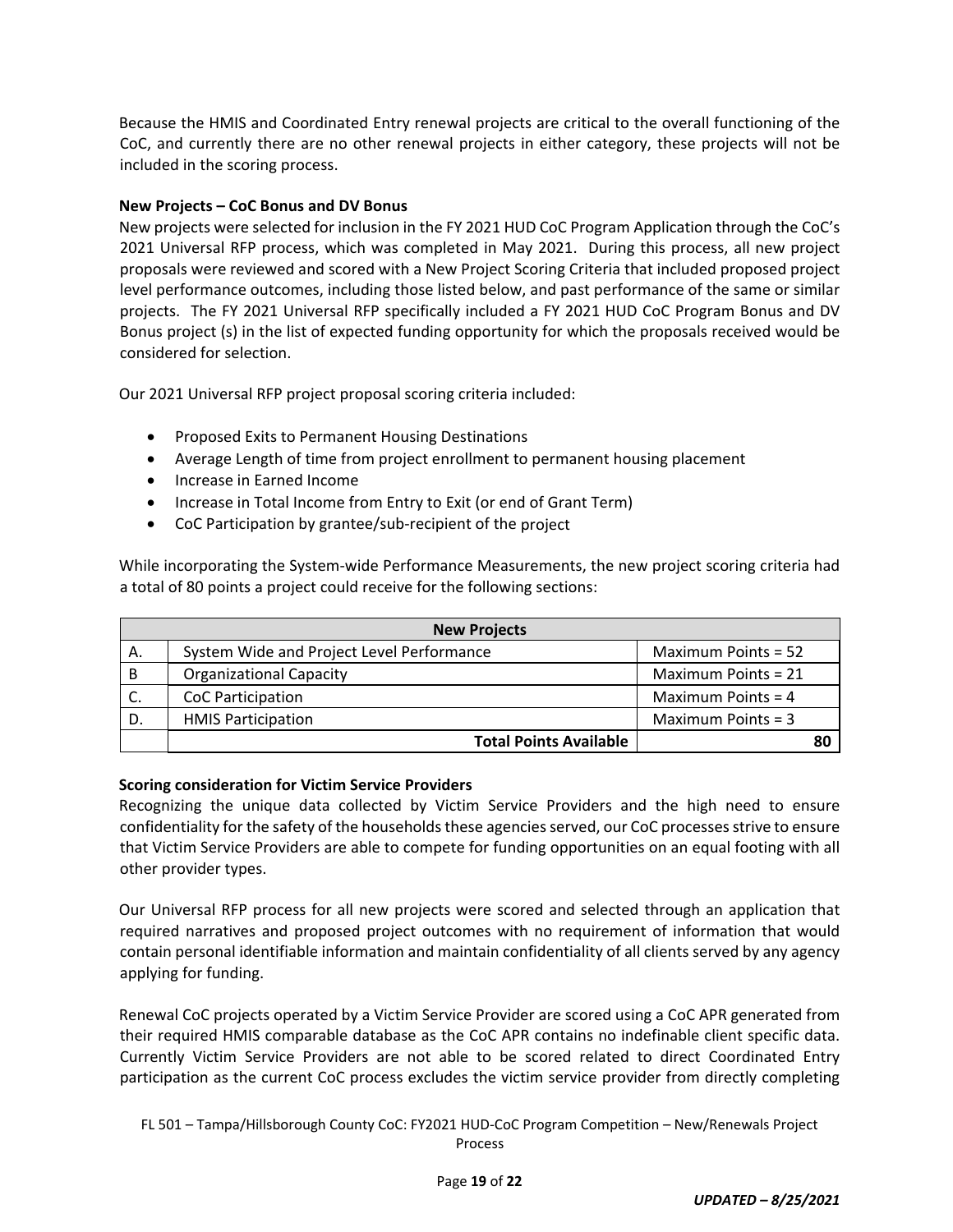the CoC's HMIS based Coordinated Entry process and relies on partnerships with other agencies for connecting clients to the CoC's Coordinated Entry processes. Therefore, the 6 points available for renewal projects directly related to coordinated entry participation would become points related to the degree the victim service provider improves the safety for the population they serve.

The victim service provider will provide a narrative with supporting aggregate data from their HMIS Comparable database that demonstrates the degree to which the victim service provider has improved the safety of the population they serve for the same time period as all other project performance measurements (10/1/19-9/30/20). The Scoring reviewers may award up to 6 points.

## **Conflict of Interest**

A conscious effort is made to avoid conflict, or the perception thereof, when assigning applications for review. No member of the CoC Ranking and Review Committee shall score their own agency's project applications, however they may score other project applications if no other conflict has been identified. All reviewers are asked to identify any conflict that may exist with any application they are assigned to review. THHI along with the members of the CoC Ranking and Review Committee understand and fully acknowledge that there is an inherent conflict of interest in having persons scoring other proposals that are competing for funding. However, we also understand and acknowledge that there is a need for scorers/reviewers to be highly knowledgeable about the overall CoC needs, best and next practices, regulations, etc. to be able to fully understand if a project application is a good model/proposal that meets a community need. THHI staff conducts a review of all scoring/reviewer data to monitor for signs of a scorer/reviewer that may be scoring in a manner that directly influences the outcome of the final results.

Please see the Critical Dates section of this addendum for the date the Ranking and Review Committee will meet to complete the scoring validation process.

# **PROJECT SCORING, RANKING AND PLACEMENT ON THE PROJECT PRIORITY LISTING**

HUD has continued to require CoC's to evaluate and rank project applications to demonstrate the CoC's priorities in their efforts to make homelessness rare, brief and non-recurring. This process will utilize a multi-step process that encompasses both scoring outcomes and identified community priorities.

# **Project Scoring**

A project's Performance Score is the primary factor in determining placement in the project's Ranking on the FY 2021 HUD CoC Program Competition Project Priority Listing and therefore the project's Tier placement.

- New Projects (CoC and DV Bonus) were scored during the Universal RFP process from which they were selected to be included in the FY2021HUD CoC Program Competition. New projects applicants are required to complete the application submission to the CoC process no later than 3:00 PM on Tuesday, October 12, 2021.
- Renewal project applicants will complete, for each of their renewal projects, the Renewal Project Performance ScoreCard via the Google form link utilizing the Renewal Project Performance ScoreCard instructions and other required documents; and complete the application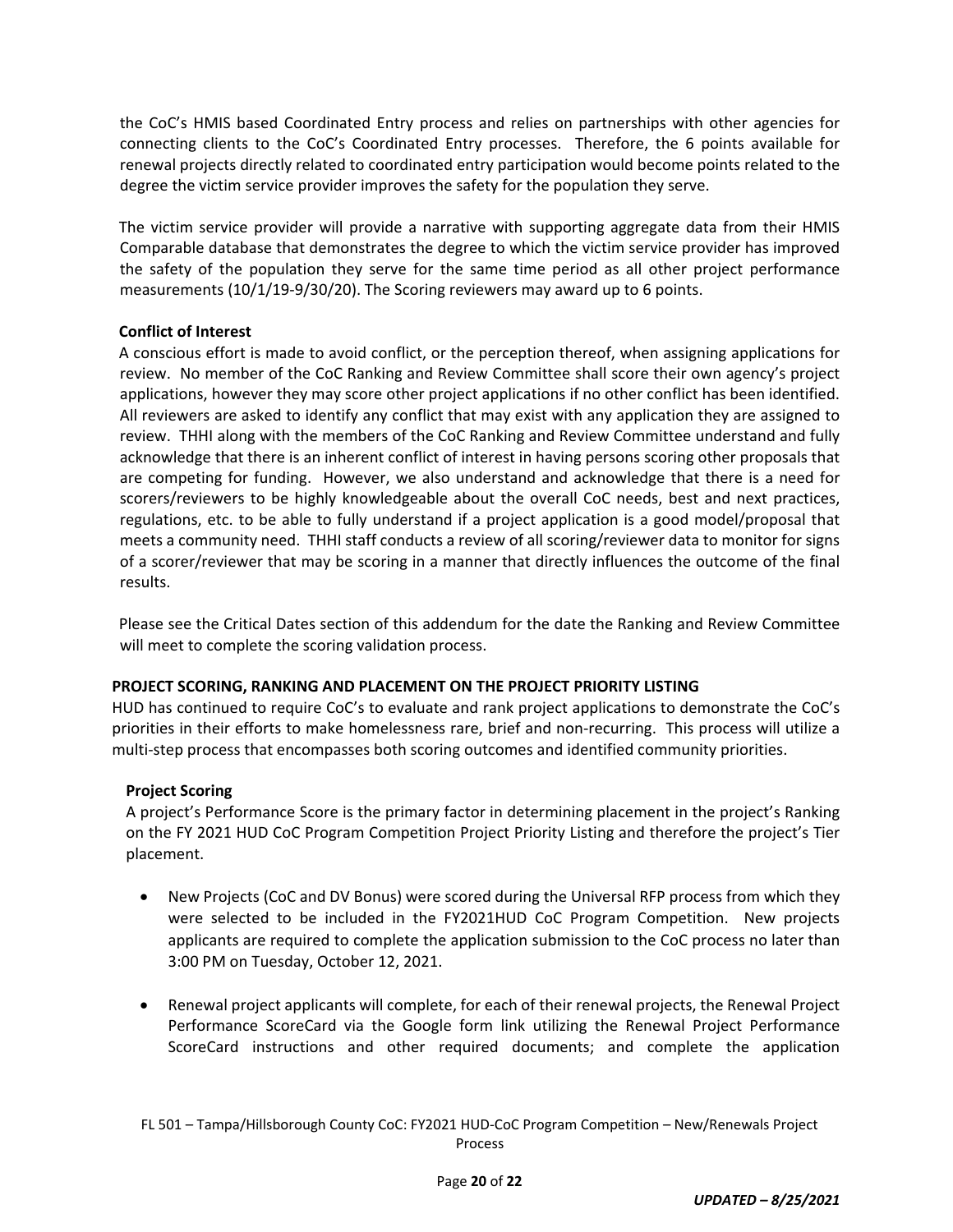requirements outlined in these instructions. All application items must be received by the deadline of no later than 3:00 PM on Tuesday, October 12, 2021.

 HMIS and Coordinated Entry renewal projects are critical to the overall functioning of the CoC, and currently there are no other renewal projects in either category, these projects will not be included in the scoring process. These project applicants are required to complete the application submission to the CoC process 3:00 PM on Tuesday, October 12, 2021.

## **Ranking and Project Priority Listing (Tier) Placement Process**

All renewal project application documents and Renewal Project Performance ScoreCards will be reviewed and validated by no less than 3 members of the CoC's Ranking and Review Committee members.

Following the completion of the Ranking and Review Scoring Review Process, THHI staff will present to the THHI Board Application Review Committee a recommended Priority Project Ranking that incorporates Performance Scorecard scores and in accordance with the Ranking and Tier Placement Process.

- 1. Critical System Renewal Projects ‐ HMIS and Coordinated Entry ‐ Recognizing that some CoC‐ funded projects are a basic requirement for overall CoC system processes and functioning, HMIS and Coordinated Entry dedicated projects will be ranked on the Project Priority Listing as numbers 1 and 2 respectively.
- 2. Project Renewals All other renewal Projects will be ranked first by project type with Permanent Supportive Housing (PSH) projects first and Rapid Rehousing (RRH) projects second; then by the project's Total ScoreCard score, in order of highest to lowest.

In the event of a same type project ScoreCard total tie, the scores for each of the ScoreCard Sections will be used, starting with Project Performance section. The project with the highest project performance section score will be ranked above the one with the lower performance score. This process will be used for each section, until one project is determined to have a higher score.

3. New Projects - New projects, including CoC and DV Bonus will be placed at the bottom of the ranking, with the DV Bonus project first, followed by the CoC Bonus project.

The THHI Board Application Review Committee will meet on Wednesday, October 20, 2021 at 1:00 PM to review the scoring results and recommended ranking based on the above. They will utilize the approved ranking directive (listed above) and HUD's scoring criteria, priorities, guidelines, and regulations to develop a recommended Project Priority List for the Collaborative Application to ensure the application submitted for the Tampa/Hillsborough County CoC is as competitive as possible. The

THHI Review Board's Project Priority List recommendation will be presented to the THHI Board of Directors on Thursday, October 28, 2021 at 4:00 PM.

Note that the CoC Planning Project is not included in HUD's tier process.

FL 501 – Tampa/Hillsborough County CoC: FY2021 HUD‐CoC Program Competition – New/Renewals Project **Process**